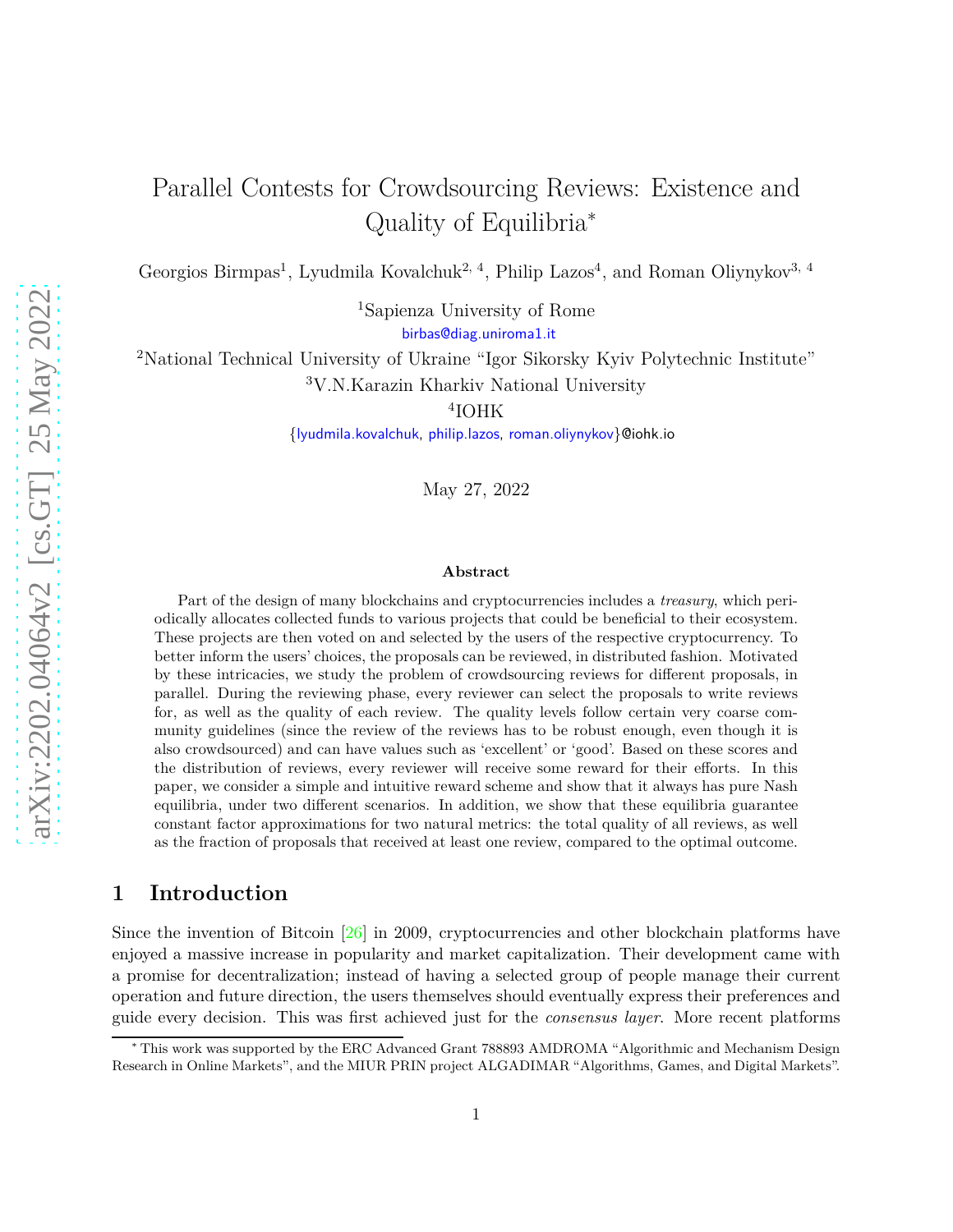such as Tezos and Polkadot have implemented forms of *on-chain* governance. In addition to having a public discourse about their development on GitHub or in internet forums, there are formal governance processes and voting procedures to elect councils, hold referenda and adopt new changes into the protocol's codebase. The next piece missing in the puzzle of decentralization is how to *fund* the necessary new features, with the final decision coming directly from aggregating user preferences. Some blockchains such as Cardano and Dash take this approach, having a publicly controlled treasury which allocates funds to proposals generated by the community. This process requires the careful design of many mechanisms, drawing from areas such as Crowdsourcing, Participatory Budgeting  $[10]$  and Distortion  $[5]$ . In this work, we focus on one important part of this process: how to provide the right incentives for the community to produce high quality *reviews* across many proposals.

We provide a high level description of the relevant modules of Project Catalyst, the mechanism used by Cardano's treasury, as motivation for our modelling, assumptions, and results. A new funding round takes place every 12 weeks. The latest (ongoing as of May 2022) *Fund8* allocated about \$16*,* 000*,* 000 worth of ADA (Cardano's native currency), with 5% of the total given as rewards to reviewers. After the members of the community submit their proposals, there are 2 kinds of entities involved in the reviewing process: veteran community advisors (vCA's), community advisors (CA's). The CA's start by writing reviews for proposals. The reviews contain a written evaluation of the proposal, as well as a numerical score. The reviews (following some filtering for profanity, plagiarism, etc) are published immediately under the CA's pseudonym, while the true identity of the person is usually secret. Then, the vCA's write meta-reviews (i.e., they review the reviews submitted by the CA's). This evaluation is only on the quality of the review itself, not its score or subjective opinion. The evaluation follows specific, well-known guidelines and is *very coarse*: reviews can either be 'excellent', 'good' or 'filtered out' (which are discarded). The CA's are then rewarded based on the quality of their reviews, as well as their choice over proposals to review, relative to actions of the other CA's.

The restrictions faced by Project Catalyst would apply to most blockchain solutions. Due to the crowdsourced nature of the process and their anonymous nature any mechanism used needs to be simple, clearly fair, and robust. Contrary to the approach possible in budget feasible mechanism design, or the use of the revelation principle in the contest literature, it is very difficult to elicit truthful information from the voters: there is no way to charge them for not delivering on their promise or to finely differentiate their quality of service. Additionally, requiring them to 'lock' a certain amount of funds prior to producing the reviews would be highly unpopular as well, in a platform whose goal is to maximize participation. In that regard, even users who might not be equally skilled should have a reason to participate and develop their skill. Finally, the voters themselves can select which proposals to write reviews for, given their motivation, expertise and time restrictions.

### **1.1 Contributions**

We study a problem where reviews are crowdsourced from a set of agents. These agents, based on their skills, chose the proposals for which they will write a review, as well as the quality that their reviews will have. In this setting, a mechanism takes the decision of the agents as an input, and rewards them according to the quality of their efforts. We stress that the agents actions are not to report their skills or any private information (as this would be infeasible in a distributed setting, as explained above), but the *reviews themselves*. Given this restriction, we are interested in the design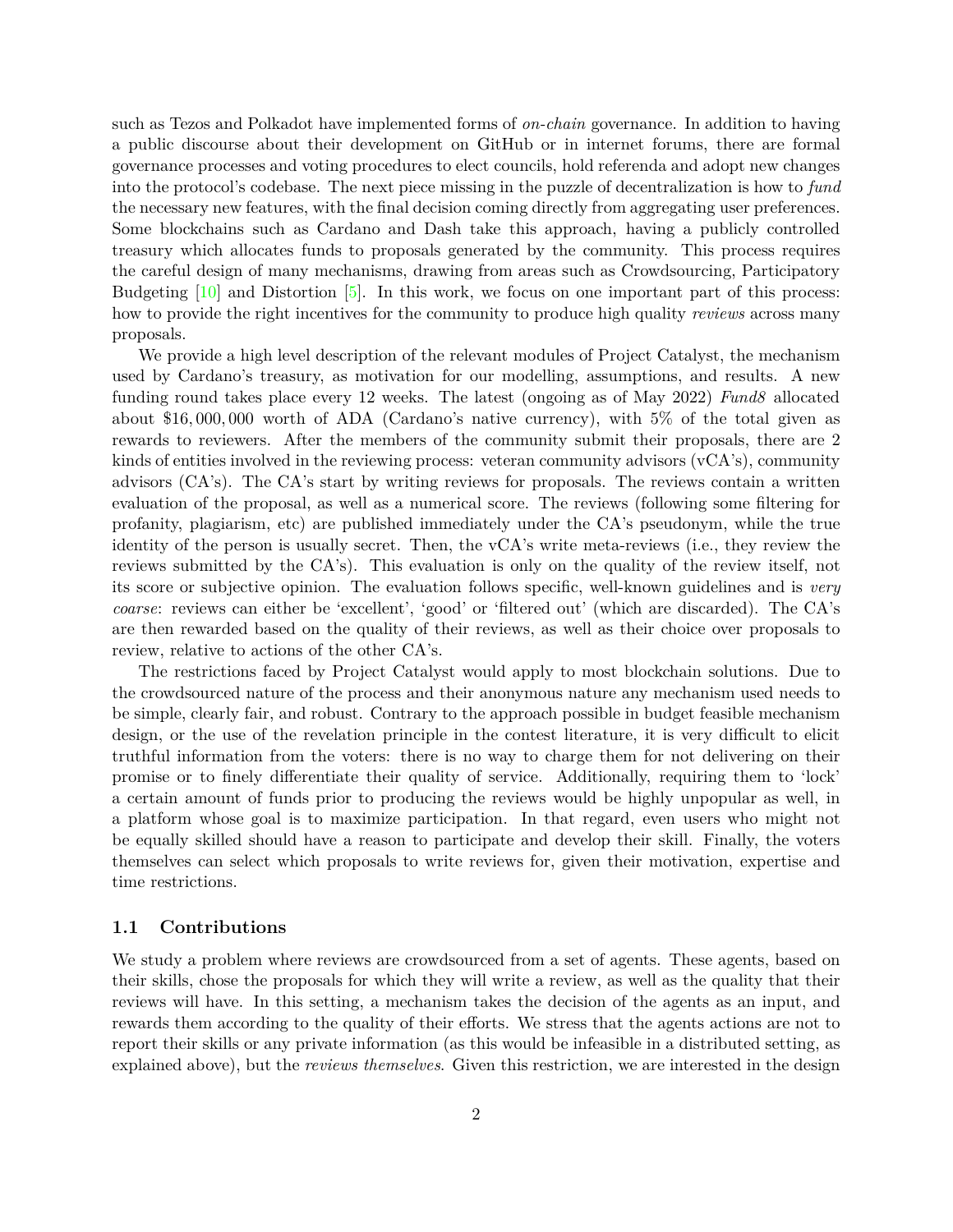of mechanisms that always have pure Nash equilibria, while in addition, we desire these equilibria to have good performance with respect to certain meaningful objectives.

Our contribution can be summarized as follows: We focus on a very simple mechanism for this problem, study its equilibria under two different scenarios, and investigate their performance with respect to the cumulative review quality (*quality* objective), and the number of proposals that acquire at least one review (*coverage* objective). More specifically:

- In the first scenario (Section [3\)](#page-6-0), we assume that there is only one proposal, and the agents can choose between writing an excellent, a good, or no review at all. We prove, that our mechanism always has pure Nash equilibria in this case, and we show that at every such equilibrium, an  $\frac{1}{4}$ -approximation to the optimal *quality* objective is guaranteed.
- In the second scenario (Section [4\)](#page-16-0), we assume that there are multiple proposals and every agent can write a review for any subset of proposals they want. However, their overall 'work' needs to respect a *time constraint*, otherwise this case would reduce to the first one. As before, we show the existence of pure Nash equilibria, all of which provide a  $\frac{1}{3}$ -approximation to the optimal *coverage* objective. However, this guarantee only holds if our mechanisms has access to *twice* the budget for rewards that the optimal has. Otherwise, we show that there are instances where the coverage achieved at any equilibrium is arbitrarily bad.

In both cases, the guarantees are provided against an optimal algorithm that knows everything about the agents (including how capable they are at reviewing each proposal) and rewards each of them with just enough to cover their cost. Our mechanisms never learns anything private: the agents just write the reviews directly and share the rewards following our rules.

We want to point out that, as mentioned in the introduction, the formulation of our model is based on real life scenarios and actual challenges that blockchain initiatives have to face. The same goes for the motivation behind the mechanism we are focusing on, as a version of it is currently used by Cardano's treasury in order to resolve such problems. Our main goal is to investigate which are the theoretical guarantees that Project Catalyst provides under the aforementioned scenarios, and whether they match its real life performance (some examples of which are presented in Section [5\)](#page-21-0). To our knowledge, the model that we consider has not been explored so far, although similar problems have been studied in the context of profit sharing games, crowdsourcing through contests, and budget feasible mechanism design. We provide a summary of indicative related papers from these areas, along with a discussion regarding similarities and differences in the next section.

#### **1.2 Related Work**

Our work is closely related to the area of crowdsourcing through contests [\[32\]](#page-24-1). In this type of problems, there is usually an organizer that announces some tasks that need to be completed, along with a reward for the winning contestant(s). Then the contestants submit their solutions and the organizer decides who will be the winner(s). The goal is usually the design of mechanisms, the stable states of which provide good performance guarantees according to the desired objective. It is an area of problems that is also connected to the one of all-pay auctions, as indicated by several papers [\[13](#page-23-0), [14,](#page-23-1) [23](#page-23-2), [28](#page-24-2)], while there are also some parallels with mining for proof-of-work cryptocurrencies such as Bitcoin [\[7](#page-22-2)]. Although there is vast amount of works in the area, ours has several differences with most of the related literature. In particular, Chan et al. [\[12](#page-23-3)] study the Price of Anarchy in Tullock contests in a setting that is similar to ours, with some of the main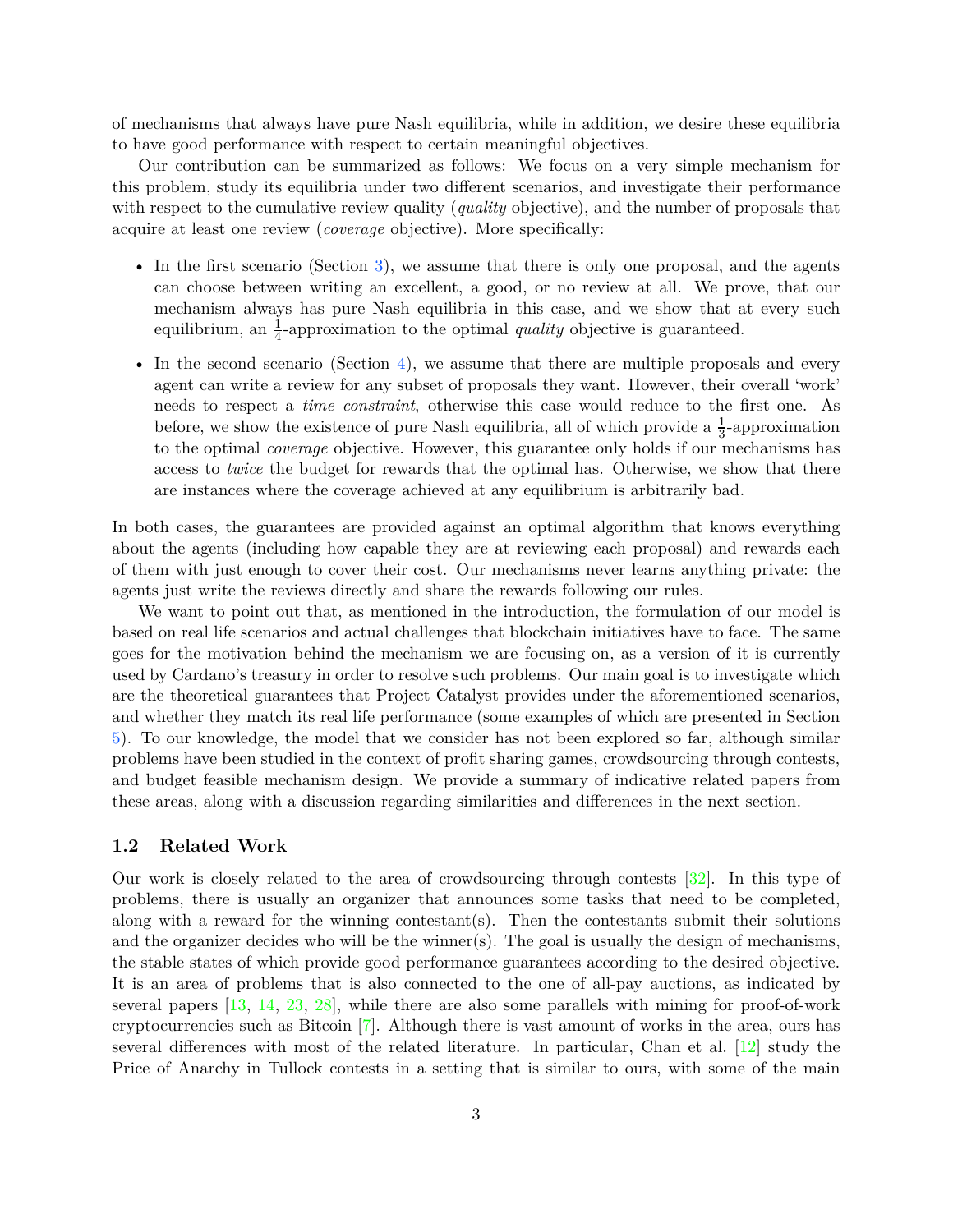differences to be that each agent can choose one contest to participate in, and the behaviour of the agents is not affected by time constraints as in our case. The problem that they consider is also similar to the one presented in [\[23](#page-23-2)], although the latter regards the incomplete information setting. For other works that consider the incomplete information setting on problems of contest design, some relevant papers are from Chawla et al. [\[13](#page-23-0)], Moldovanu and Sela [\[24](#page-23-4)], Elkind et al. [\[15\]](#page-23-5), and Glazer and Hassin [\[17](#page-23-6)]. Besides the difference in the information setting, these works along with other examples [\[30](#page-24-3)], focus on objectives that are different than ours. One common difference is that typically, the reward paid by the designer is subtracted from the objective, and the quality of work produced by the participants can be measured accurately. In addition, our model also differs on how the strategy space of the agents is defined, as we assume that it is discretized, given the coarse, crowdsourced nature of the evaluations. For papers that study objectives that are more aligned to ours, the reader should consider the works of Archak and Sundararajan [\[6](#page-22-3)], and Gavious and Minchuk [\[16](#page-23-7)].

The problem of crowdsourcing agents (subject to budget constraints) so that certain tasks are completed, has also been studied in the context of truthful budget feasible mechanism design, initiated by Singer [\[29\]](#page-24-4). In these problems there is usually a single buyer, that wants to hire a set of workers that are able to complete certain tasks. Each worker can perform a single task and has a cost for it, which is her private information, while the buyer has a valuation function defined over the power set of the set of tasks. Although similar in principle to the problem that we study, there are also some key differences on how it is approached. In particular, the workers in this model declare their costs for performing the tasks, and the produced outcome is based on these declarations (they are the input to the designed mechanism). In contrast, in our case the agents can freely choose which tasks (reviews) they will complete, and each worker is not bounded by completing just a single task. In addition, the goal in budget feasible mechanism design, is the design of truthful (from the side of the workers) mechanisms that respect the budget constraints, and maximize the valuation function of the buyer. In our case, the objectives for which we require good performance are of different nature, and they can also be affected by the effort that each agent decides to spend on the tasks that she performs (i.e., the strategy space is different). For more on this topic, we refer the reader to the following indicative works [\[1](#page-22-4)[–3](#page-22-5), [18,](#page-23-8) [20](#page-23-9), [22](#page-23-10)].

Finally, we want to mention that similar problems have been considered in the context of profit sharing games  $[4, 8, 9]$  $[4, 8, 9]$  $[4, 8, 9]$  $[4, 8, 9]$ , utility games  $[19, 31]$  $[19, 31]$ , and project games  $[11, 27]$  $[11, 27]$  $[11, 27]$ . In most of the aforementioned examples, agents select a set of projects-tasks to participate in, and then they are rewarded according to their contribution. The goal is once again the design of mechanisms that perform well in their stable states. Although there are several differences to the setting that we study, i.e., strategy space of the agents, targeted objective for maximization, the way that the utility of an agent is defined (usually it is assumed that an agent's utility depends only to the reward that she gets, while the cost that she has for performing the task is not considered), etc, most of the related literature studies (among others) the performance of simple mechanisms that proportionally allocate the rewards, and thus follows an approach that is quite similar to ours.

### **2 Preliminaries**

Let  $V = \{1, 2, 3, \ldots, n\}$  be the set of community advisors  $(CA's)$ ,  $P = \{P_1, P_2, P_3, \ldots, P_m\}$  be the set of proposals, and  $B \in \mathbb{R}_{>0}$  the total available budget that is distributed equally among the proposals. The role of the CA's is to write reviews for the proposals. These reviews can be of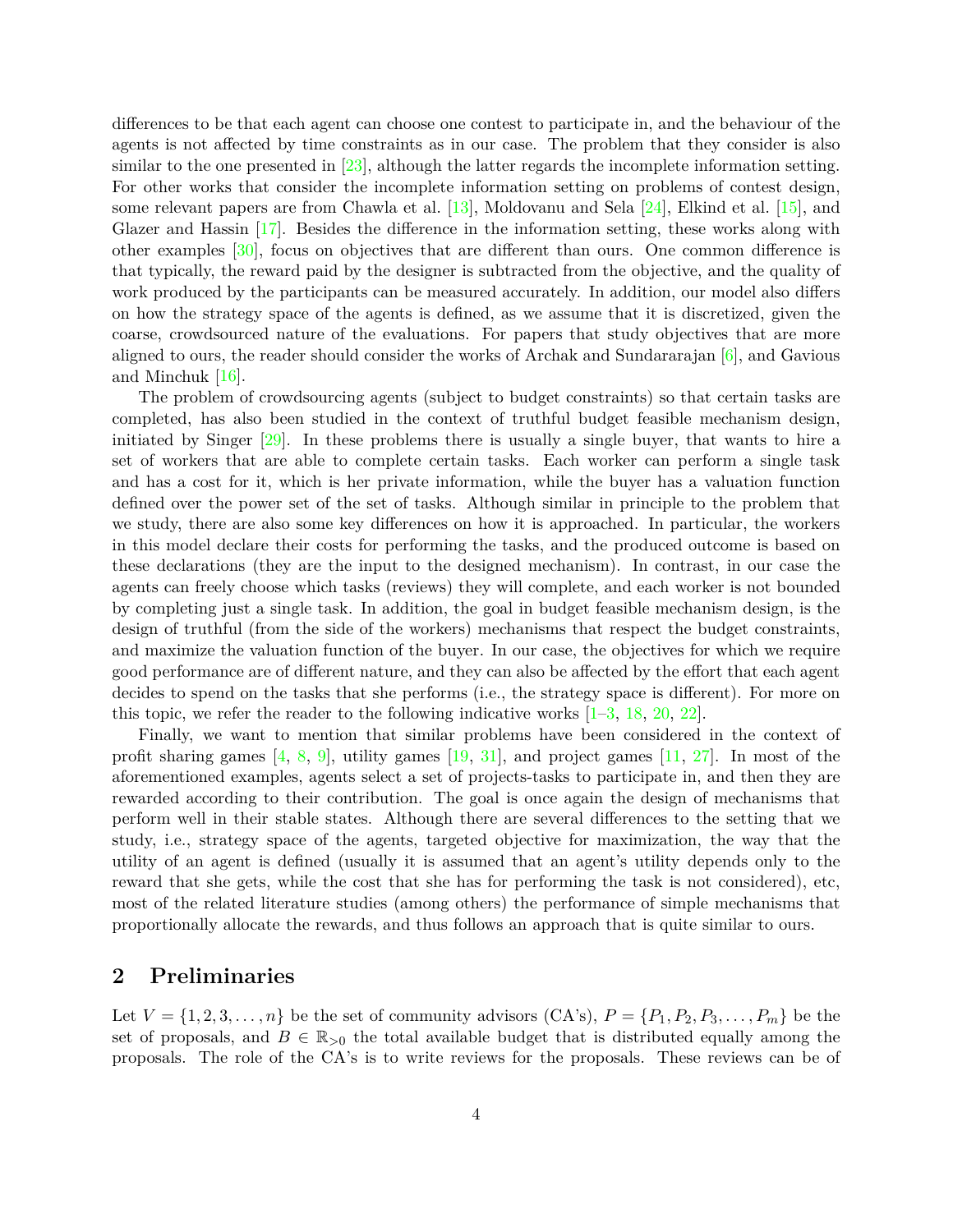varying quality, indicated by  $q \in \mathcal{Q} = \{0, 1, \ldots, Q\}$ , with a quality  $q = 0$  encoding that a CA did not submit a review for the respective proposal and *Q* being the highest possible quality.

In total, the strategy of CA *i* is selecting a vector  $\mathbf{q}_i = [q_{i1}, q_{i2}, \dots, q_{im}]$ , where  $q_{ij}$  is the quality of the the review that she will write for a proposal *j*. We combine all strategy vectors to form the strategy matrix  $\mathbf{q} = (\mathbf{q}_1, \mathbf{q}_2, \dots, \mathbf{q}_n)$ . We also use  $\mathbf{q}^j = [q_{1j}, q_{2j}, \dots, q_{nj}]$  to denote the qualities of the reviews that proposal *j* gathered from the CA's at **q**. Moreover, we use function  $f : [Q] \to \mathbb{R}_{\geq 0}$ , to describe how much work is needed to write a review of a specific quality. We specify here that  $f(\cdot)$  is a strictly increasing function on *q*, and  $f(0) = 0$  as not submitting a review takes zero effort. Note that function *f* is CA independent. In addition, every CA *i* has a private vector of positive parameters,  $\mathbf{s}_i = [s_{i1}, s_{i2}, \ldots, s_{im}]$ , that describes her skill for reviewing each one of the proposals. Therefore,  $f(q_{ij}) \cdot s_{ij}$  can be seen as the cost that CA *i* has for writing a review of quality  $q_{ij}$  for proposal  $j^1$  $j^1$ . Note that the skills  $s_{ij}$  are only known to the CA's. As with **q**, we use **s** for the matrix of all skill vectors. Since the reviewing period has a fixed duration *T*, every CA has to spend their effort within this timeframe. We call this the *maximum effort* constraint. Formally, for every  $i \in V$ :

<span id="page-4-1"></span>
$$
\sum_{j \in P} f(q_{ij}) \cdot s_{ij} \le T. \tag{1}
$$

<span id="page-4-2"></span>A mechanism M takes as input *only* the CA's strategies **q** (*without* the individual skills) and outputs a payment vector  $\mathbf{p} = \mathbf{p}(\mathbf{q}) \in \mathbb{R}_{\geq 0}^n$ . We require that the mechanism is budget feasible. More specifically, as the budget is distributed equally among the proposals, for every  $j \in P$ , we desire:

$$
\sum_{i=1}^{n} p_{ij}(\mathbf{q}) \le \frac{B}{m} = \beta \tag{2}
$$

Given the strategy vector **q**, the utility of CA *i* is:

$$
u_i^{\mathcal{M}}(\mathbf{q}) = p_i(\mathbf{q}) - \sum_{j=1}^m s_{ij} \cdot f(q_{ij}),
$$
\n(3)

that is, the payment received given the actual quality of the submitted reviews minus the effort of producing them. Given a mechanism  $M$ , we say that **q** is a pure Nash equilibrium of  $M$  if, for every CA *i* and possible deviation  $\mathbf{q}'_i \in \mathcal{Q}$ , we have that:

$$
u_i^{\mathcal{M}}(\mathbf{q}) \ge u_i^{\mathcal{M}}(\mathbf{q}'_i, \mathbf{q}_{-i}).
$$
\n(4)

We use  $q \in$  Feasible(s, B, T) if [Equation \(1\)](#page-4-1) and [Equation \(2\)](#page-4-2) are satisfied. Moreover, we use  $q \in PNE(s, B, T)$  for the set of outcomes that are the pure Nash equilibria of mechanism  $M$ , in addition to being feasible.

#### **2.1 Objectives**

The ideal mechanism  $M$  would, at a pure Nash equilibrium, ensure that the final outcome provides a good cumulative review quality. In addition it should also motivate the CA's to write reviews in a way, so that the number of proposals that receive at least one review is as big as possible. We formally define these two objectives below.

<span id="page-4-0"></span><sup>&</sup>lt;sup>1</sup>For a crude analogy, imagine that  $f(q)$  is the number of words required for a review of quality  $q$  and  $s_{ij}$  is the minutes-per-word possible by CA *i* for proposal *j*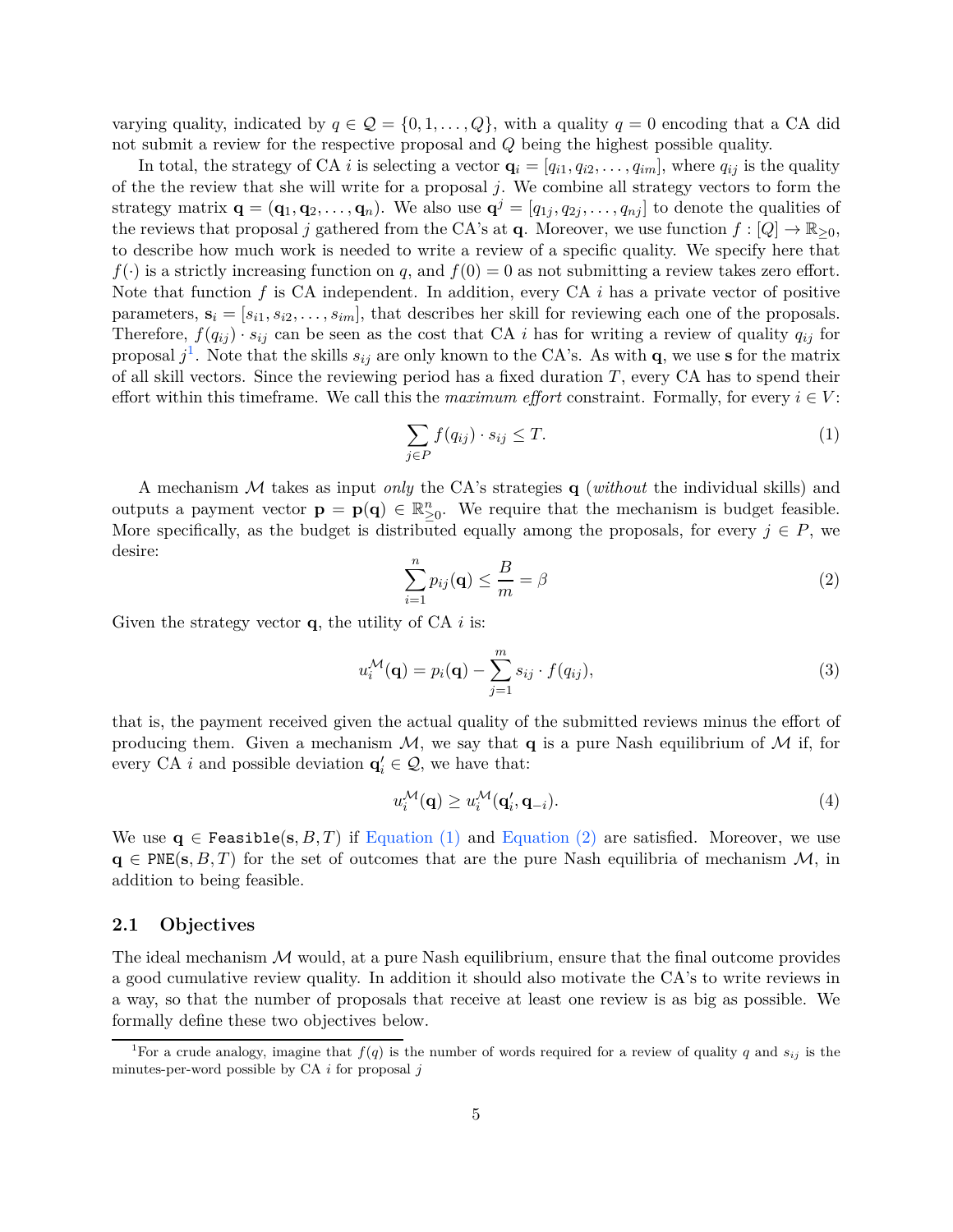**Quality.** It is desirable that the total cumulative review quality is maximized:

$$
\text{Quad}(\mathbf{q}) = \sum_{i \in V} \sum_{j \in P} q_{ij}.\tag{5}
$$

**Coverage.** Additionally, it is desirable to maximize the number of proposals that acquire at least one review:

$$
Cov(\mathbf{q}) = \left| \left\{ j \in P \mid \sum_{i \in V} q_{ij} \ge 1 \right\} \right| 2.
$$
 (6)

#### **2.2 Price of Anarchy**

To quantify the performance of a mechanism for an objective (in our case either quality or coverage), we want to compare the outcome that is produced at its worst pure Nash equilibrium, with the optimal possible outcome. For the optimal outcome we consider the non-strategic version of the problem, i.e., which would be the optimal solution if we were able to purchase reviews directly, at exactly the cost required to produce them by the corresponding agents <sup>[3](#page-5-1)</sup>. In that sense, when someone considers the non-strategic version of the problem, the budget feasibility constraint of [Equation \(2\),](#page-4-2) can be translated as follows: We say that a vector **q** respects the budget feasibility requirements if for every  $j \in P$ , we have

$$
\sum_{i=1}^{n} s_{ij} \cdot f(q_{ij}) \le \frac{B}{m} = \beta. \tag{7}
$$

<span id="page-5-2"></span>We use  $q \in \text{nsFeasible}(s, B, T)$  if [Equation \(1\)](#page-4-1) and [Equation \(7\)](#page-5-2) are satisfied. With these in hand, we can use the notion of Price of Anarchy (PoA) [\[21](#page-23-12)] in order to quantify the performance of a mechanism. In particular, given  $V, P$ , and  $f$ , the PoA of mechanism  $M$  for an objective Obj is defined as:

$$
PoA(\mathcal{M}) = \max_{\mathbf{s}} \max_{\mathbf{q}} \min_{\mathbf{q}'} \frac{\text{Obj}(\mathbf{q})}{\text{Obj}(\mathbf{q}')},\tag{8}
$$

where  $\mathbf{q} \in \texttt{nsFeasible}(\mathbf{s}, B, T)$ , and  $\mathbf{q}' \in \texttt{PNE}(\mathbf{s}, B, T)$ . Intuitively, given an objective, this metric describes the ratio between the optimal outcome, over the worst case equilibrium, for the worst possible selection of skills **s**.

**Resource Augmentation.** Sometimes, as PoA results can be overly pessimistic, it might be worth investigating if they can be improved, when a mechanism has access to additional resources (in our case, to a larger budget).

Specifically, we would like to explore how the optimal outcome, for a specific objective, compares with the worst possible outcome that a mechanism produces at a pure Nash equilibrium, when it has access to a larger budget. To this end, we introduce the notion of  $PoA_k$ , which is formally defined as follows:

$$
PoA_k(\mathcal{M}) = \max_{\mathbf{s}} \max_{\mathbf{q}} \min_{\mathbf{q}^{\star}} \frac{\text{Obj}(\mathbf{q})}{\text{Obj}(\mathbf{q}^{\star})},\tag{9}
$$

where  $\mathbf{q} \in \texttt{nsfeasible}(\mathbf{s}, B, T)$ , and  $\mathbf{q}^{\star} \in \texttt{PNE}(\mathbf{s}, k \cdot B, T)$ , for  $k \geq 1$ .

<span id="page-5-0"></span><sup>&</sup>lt;sup>2</sup>Notice that the minimum quality of a review is 1.

<span id="page-5-1"></span><sup>&</sup>lt;sup>3</sup>In the strategic setting on the other hand, there is some inefficiency because the agents participating in this procedure have incentives, and thus want to maximize their rewards.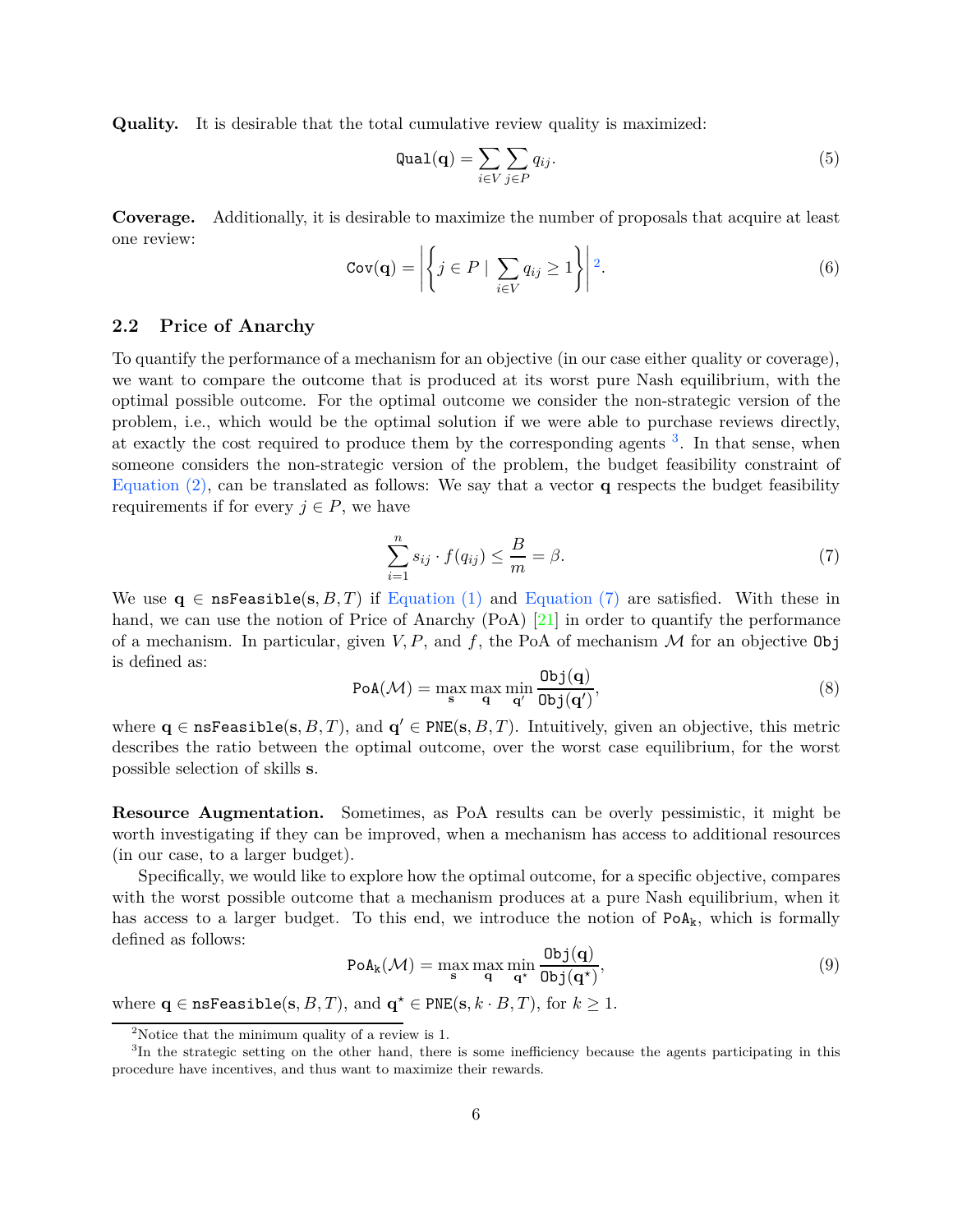### **2.3 A Simple Proportional Mechanism**

As we already mentioned, a mechanism in this setting simply takes as an input the strategy vector **q** of the CA's, and outputs a payment vector  $p(\mathbf{q})$ . In this work, we focus on the study and the analysis of a very simple and intuitive mechanism that basically rewards the CA's in a proportional manner. In particular, recall that each proposal *j* has an available budget  $\beta$ , that eventually will be distributed to CA's that write a review for it. In addition, as we pointed out, function  $f(\cdot)$  defines how much work a review of a specific quality needs. Our interest is in mechanisms that reward the agents in a *fair* way, depending on how much they worked for their reviews. To this end, we study the following proportional reward scheme, that also defines the mechanism that we focus on:

$$
p_i(\mathbf{q}) = \sum_{j \in P} \beta \cdot \frac{f(q_{ij})}{\sum_{i \in V} f(q_{ij})}
$$
(10)

Intuitively, this is a mechanism with which we try to 'match' the difficulty of producing a review of a specific quality, by providing a proportional reward for each case.

For the remainder of the paper, we refer to this mechanism as the *proportional mechanism*, and we focus on the performance of its equilibria (with respect to the objectives that we defined), under two different scenarios. From this point on-wards, we will also refer to the CA's as agents.

# <span id="page-6-0"></span>**3 A Single Proposal: The Quality Objective**

In this section we study the proportional mechanism under the simple scenario where there is only one proposal, and for every  $i \in V$ , we have that  $q_i \in \{0, 1, \alpha\}$ , for some  $\alpha > 1$ . This set of possible qualities can be interpreted as writing no review, writing a 'good' review, and writing an 'excellent' review respectively. Notice that the intuition behind our formulation is that for the designer, an excellent review is  $\alpha$  times better than a good one. Since there is only one proposal, the interesting question under this scenario is to explore how our mechanism performs under the quality objective. So the first step is to examine whether this mechanism always has pure Nash equilibria.

Before we begin, we point out that for the remainder of this section we rename the agents so that  $s_i \leq s_{i+1}$  for every *i*. Finally, to keep things simple, we choose function  $f(\cdot)$  to be:

$$
f(q_i) = \begin{cases} 0, & \text{if } q_i = 0 \\ 1, & \text{if } q_i = 1 \\ \alpha, & \text{if } q_i = \alpha \end{cases}
$$

<span id="page-6-1"></span>for every  $i \in V$ , and  $\alpha \geq 2$ , indicating that the effort for writing a review is analogous to its quality.

**Theorem 1.** When there is only one proposal, and for every  $i \in V$  we have that  $q_i \in \{0, 1, \alpha\}$ , *then the proportional mechanism always has at least one pure Nash equilibrium.*

*Proof.* Let  $i^{\lambda}$  to be the largest *i* for which we have  $s_i \leq \frac{\beta}{i}$  $\frac{\beta}{i}$ . We begin by defining an initial state where every agent in  $G_0 = \{i \mid i \leq i^{\lambda}\}\$  writes a good review, while every agent in  $Z_0 = \{i \mid i > i^{\lambda}\}\$ does not write a review. Now notice that the utility of an agent  $i \in G_0$  is

$$
\frac{\beta \cdot f(1)}{\sum_{i \le i^{\lambda}} f(1)} - s_i \cdot 1 = \frac{\beta}{i^{\lambda}} - s_i \ge 0,
$$
\n(11)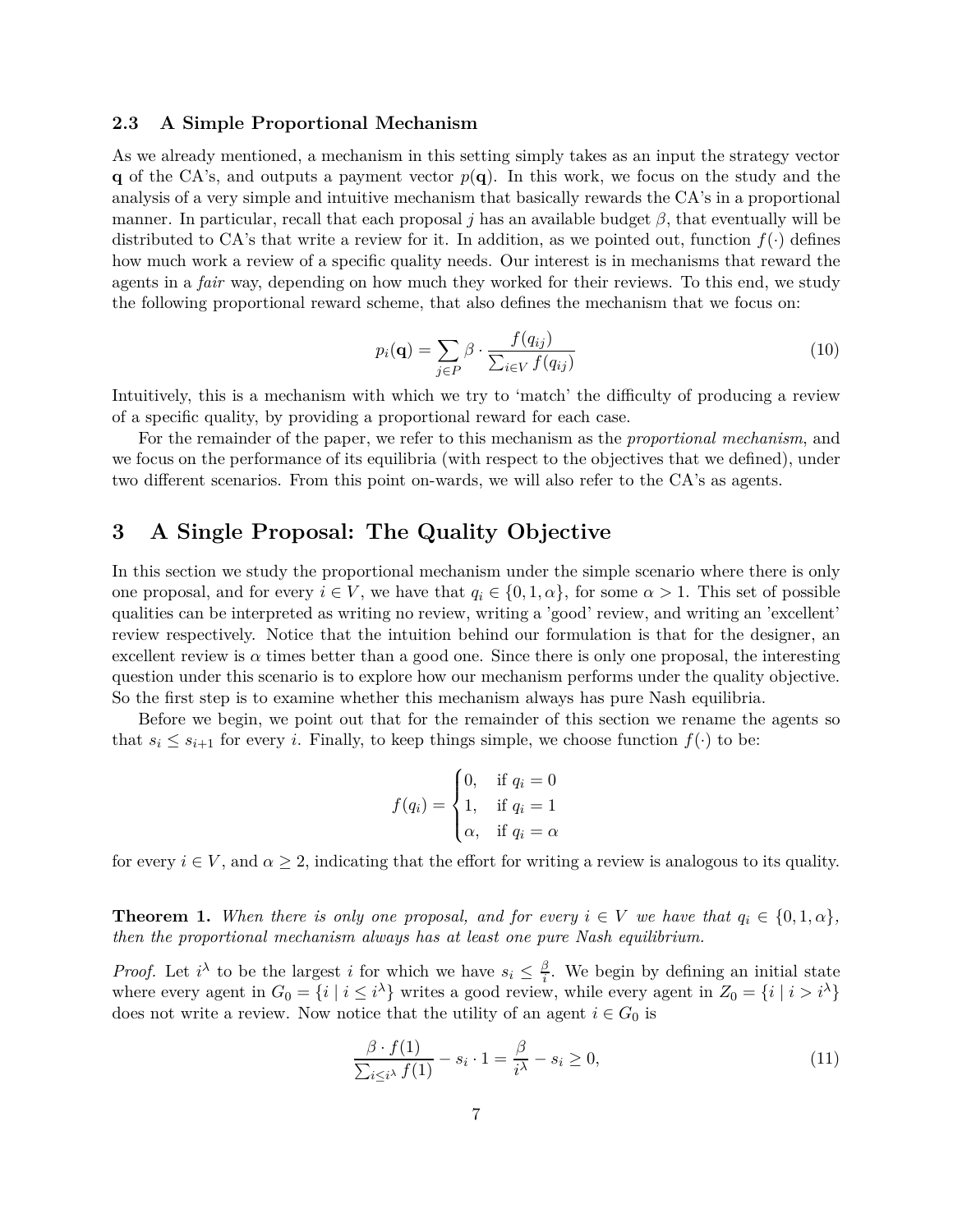as *i*<sup> $\lambda$ </sup> is the largest index for which we have  $s_i \leq \frac{1}{i}$ , and  $s_i \leq s_i^{\lambda}$  for every  $i \in G_0$ . In addition, the utility of the agents in  $Z_0$  is zero by definition. We will construct a pure Nash equilibrium by repeatedly updating the agents; best responses  $\frac{4}{3}$  $\frac{4}{3}$  $\frac{4}{3}$  given the current set of reviews, starting from  $G_0$ .

Let  $E_t \subseteq V$ ,  $G_t \subseteq V$ , and  $Z_t \subseteq V$  be the sets of the agents that wrote an excellent, a good, and no review respectively at step *t*. Assume for now that the utilities of the agents of every set is non-negative, and let  $g(E_t, G_t, Z_t)$  be a function which refines the current strategies of the agents. Specifically  $g(E_t, G_t, Z_t) = (E_{t+1}, G_{t+1}, Z_{t+1})$  such that:

- Let  $i'$  be the agent with the minimum index in set  $G_t$ . If for  $i'$  is beneficial to convert her good review to an excellent, then  $E_{t+1} = E_t \cup \{i'\}$ . Notice that if this conversion is not beneficial for agent *i*', then it is not beneficial for any  $i \in G_t$ , as  $s'_i \leq s_i$ . Moreover, observe that if agent i<sup>'</sup> is not able to write an excellent review (although it is beneficial for her) due to constraint *T*, then the same holds for any agent in *G<sup>t</sup>* .
- Let  $i_1 > i_2 > \ldots > i_{\alpha-1}$  be the largest  $\alpha 1$  indices in  $G_t$ . For them, it may be the case that a good review yields a negative utility, now that an excellent review has been added. The reason for this is that after the conversion of one review from excellent to good, the denominator of the reward has been increased by an additional factor of  $\alpha - 1$ . This implies that at most  $\alpha - 1$  agents from  $G_t$  now have negative utilities, and it must be the case that they are also the ones with the highest  $s_i$ 's. Starting from  $i_1$ , we remove up to  $\alpha - 1$  of these agents from  $G_t$  to  $Z_t$ . Therefore, we obtain  $G_{t+1}$ , where every agent obtains a non-negative utility from their review, as well as  $Z_{t+1}$  which contains every agent in  $Z_t$ , along with the newly added players that were removed from *G<sup>t</sup>* .

By the definition of function  $g(\cdot)$ , it is clear that repeated application on the inputs  $(E_t, G_t, Z_t)$ would eventually reach a steady state (i.e., a *fixpoint*)  $(E_F, G_F, Z_F)$ , such that  $g(E_F, G_F, Z_F)$  $(E_F, G_F, Z_F)$ . This is clear as after each application, the sets  $E_{t+1}$ ,  $Z_{t+1}$  are supersets of sets  $E_t$ and  $Z_t$  respectively, while  $G_{t+1}$  is a subset of  $G_t$ . Since the number of agents is finite this procedure will eventually stop. We will show that the fixpoint of  $g(\cdot)$  starting from  $(\emptyset, G_0, V \setminus G_0)$  (our initial configuration) is in fact a pure Nash equilibrium. So let  $(E_t, G_t, Z_t) = g^t(\emptyset, G_0, V \setminus G_0)$  be the sets resulting from *t* composed applications of *g*, where  $g^0$  is the identity function.

Using induction, we will first show that for every  $t$ , the agents in  $E_t$  are always playing a best response and in addition,  $i_e < i_h$  for any  $i_e \in E_t$ ,  $i_h \in G_t$ . Clearly, for  $t = 0$  this is true as  $E_0 = \emptyset$ i.e., it does not contain any agent. For the induction hypothesis, we assume that the our claim holds for *t*. Now let  $i' = \min_i G_t$  be the agent who deviates to writing an excellent review instead of a good one: by definition, this is her best response. We need to show that for the rest of the agents in  $E_{t+1}$ , i.e,  $E_{t+1} \setminus \{i'\} = E_t$ , writing an excellent review remained a best response. To this end, let  $i_e \in E_t$ : we will prove that for her, that writing an excellent review is better than writing either a good review or no review at all. This will be done in two steps: first we will show that this holds after applying the first part of  $g(\cdot)$ , before the set  $G_t$  is updated. At this point, we compare the current utility of  $i_e$  with the one of  $i'$ :

$$
\frac{\alpha \cdot \beta}{\alpha \cdot |E_{t+1}| + |G_t|} - \alpha \cdot s_{i_e} \ge \frac{\alpha \cdot \beta}{\alpha \cdot |E_{t+1}| + |G_t|} - \alpha \cdot s_{i'} \ge 0,
$$

because  $i_e \leq i'$  from the inductive hypothesis, while in addition,  $i_e \leq i' \Rightarrow s_{i_e} \leq s_{i'}$  by the definition of the *s<sup>i</sup>* . Therefore, writing an excellent review is at least as good as writing nothing for agent *ie*,

<span id="page-7-0"></span><sup>&</sup>lt;sup>4</sup>A best response of an agent *i* is the best strategy that she can follow, given the strategies of the other agents.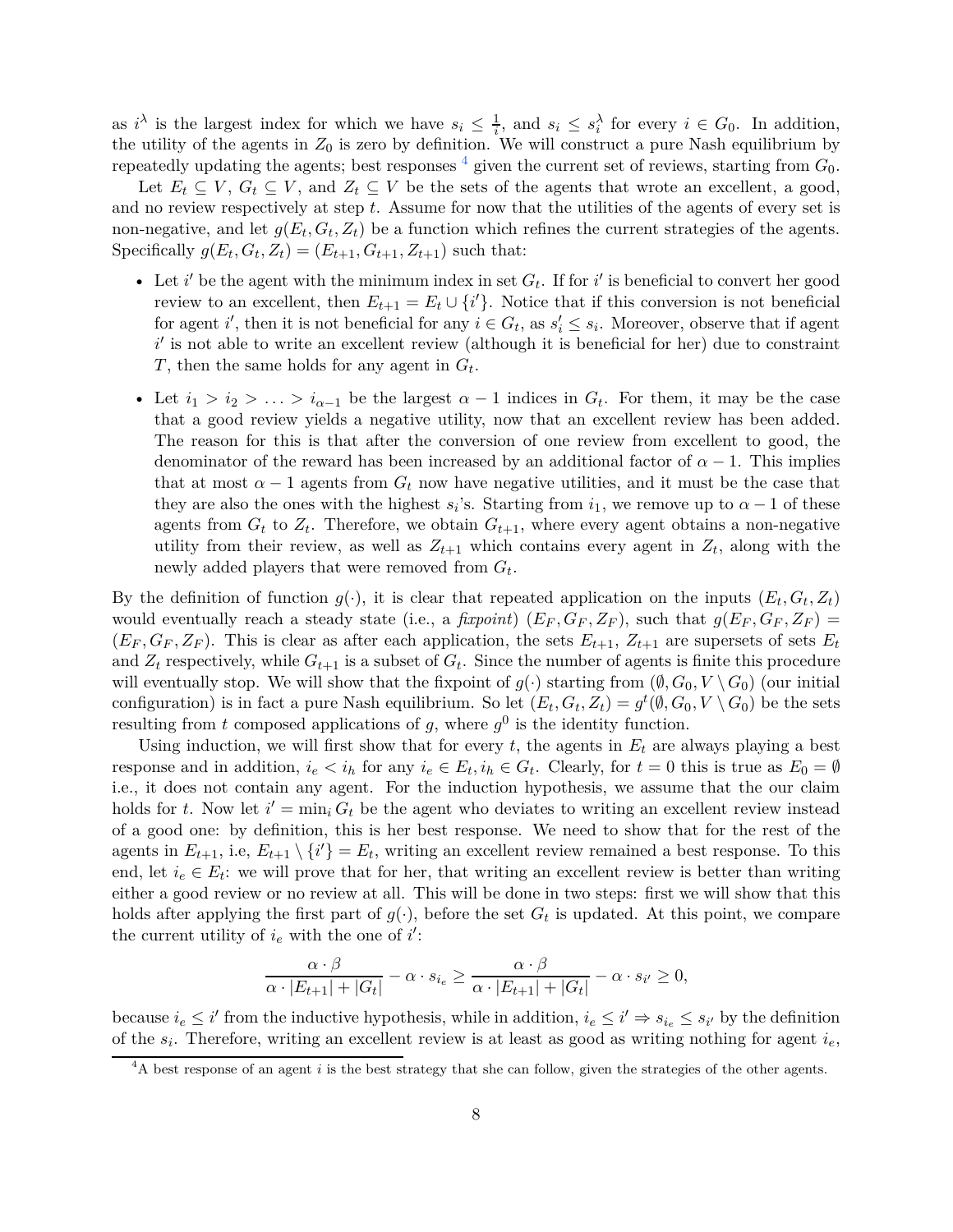thus we just need to compare with the payoff of a good review. Since writing an excellent review is a best response for  $i'$ :

$$
\frac{\alpha \cdot \beta}{\alpha \cdot |E_{t+1}| + |G_t|} - \alpha \cdot s_{i'} \ge \frac{\beta}{\alpha \cdot |E_{t+1}| + |G_t| - \alpha + 1} - s_{i'}
$$
\n
$$
\Rightarrow \frac{\alpha \cdot \beta}{\alpha \cdot |E_{t+1}| + |G_t|} - \frac{\beta}{\alpha \cdot |E_{t+1}| + |G_t| - \alpha + 1} \ge (\alpha - 1) \cdot s_{i'} \ge (\alpha - 1) \cdot s_{i_e}
$$
\n
$$
\Rightarrow \frac{\alpha \cdot \beta}{\alpha \cdot |E_{t+1}| + |G_t|} - \alpha \cdot s_{i_e} \ge \frac{\beta}{\alpha \cdot |E_{t+1}| + |G_t| - \alpha + 1} - s_{i_e},
$$

with the last inequality showing that writing an excellent review is a best response for *ie*.

All that is left to show, is that removing some good reviews will not cause any of the agents in  $E_{t+1}$  to deviate to writing a good review instead. For any  $i_e \in E_{t+1}$ , we have that:

$$
\frac{\alpha \cdot \beta}{\alpha \cdot |E_{t+1}| + |G_t|} - \alpha \cdot s_{i_e} \ge \frac{\beta}{\alpha \cdot |E_{t+1}| + |G_t| - \alpha + 1} - s_{i_e}
$$
\n
$$
\Rightarrow \frac{\alpha}{\alpha \cdot |E_{t+1}| + |G_t|} \ge \frac{1}{\alpha \cdot |E_{t+1}| + |G_t| - \alpha + 1} \tag{12}
$$

By the induction hypothesis we also have that:

$$
\frac{\alpha \cdot \beta}{\alpha \cdot |E_t| + |G_t|} - \alpha \cdot s_{i_e} \ge \frac{\beta}{\alpha \cdot |E_t| + |G_t| - \alpha + 1} - s_{i_e} \Rightarrow \frac{\alpha}{\alpha \cdot |E_t| + |G_t|} \ge \frac{1}{\alpha \cdot |E_t| + |G_t| - \alpha + 1}.
$$
\n(13)

Since at most  $\alpha - 1$  players will leave  $G_t$ , we have that:

$$
\alpha \cdot |E_t| + |G_t| \le \alpha \cdot |E_{t+1}| + |G_{t+1}| \le \alpha \cdot |E_{t+1}| + |G_t|.
$$
\n(14)

For any  $\alpha > 1$  there is a unique solution to the equation

<span id="page-8-2"></span><span id="page-8-1"></span><span id="page-8-0"></span>
$$
\frac{\alpha}{x} = \frac{1}{x - \alpha + 1}
$$

for  $x \geq \alpha$ , and the order of the inequality changes from either side of the root. Combining this with  $(12)$ ,  $(13)$  and  $(14)$ , we show that even after some agents leave  $G_t$ , writing an excellent review remains the best response of the agents in  $E_{t+1}$ .

Now let us argue about the agents in  $G_t$ . For this set of agents is sufficient to show  $^5$  $^5$  that for every *t* their utility is non-negative, thus they do not want to move to set  $Z_t$ . Again, by using induction, the statement trivially holds for set  $G_0$  by definition. By the induction hypothesis we know that this is also true for  $G_t$ . After the application of function  $g(\cdot)$ , the minimum indexed agent will write an excellent review instead of a good one, and this may make at most *a* − 1 agents from  $G_t$  to end up with a negative utility. However, recall that set  $G_{t+1}$  is formed by moving this set of agents to  $Z_t$  (thus forming  $Z_{t+1}$ ). Therefore, set  $G_{t+1}$  is a subset of  $G_t$  that only contains agents with non-negative utility.

Finally, the last set that remains is  $Z_t$ . We want to show that for any  $t$ , the agents in  $Z_t$  will have a non-positive utility if they try to write either an excellent, or a good review. Initially, notice

<span id="page-8-3"></span><sup>&</sup>lt;sup>5</sup>The reason for this is that when we reach set  $G_F$ , we know that either it is not beneficial for any of the agents of this set to write an excellent review, or they cannot due to constraint *T*.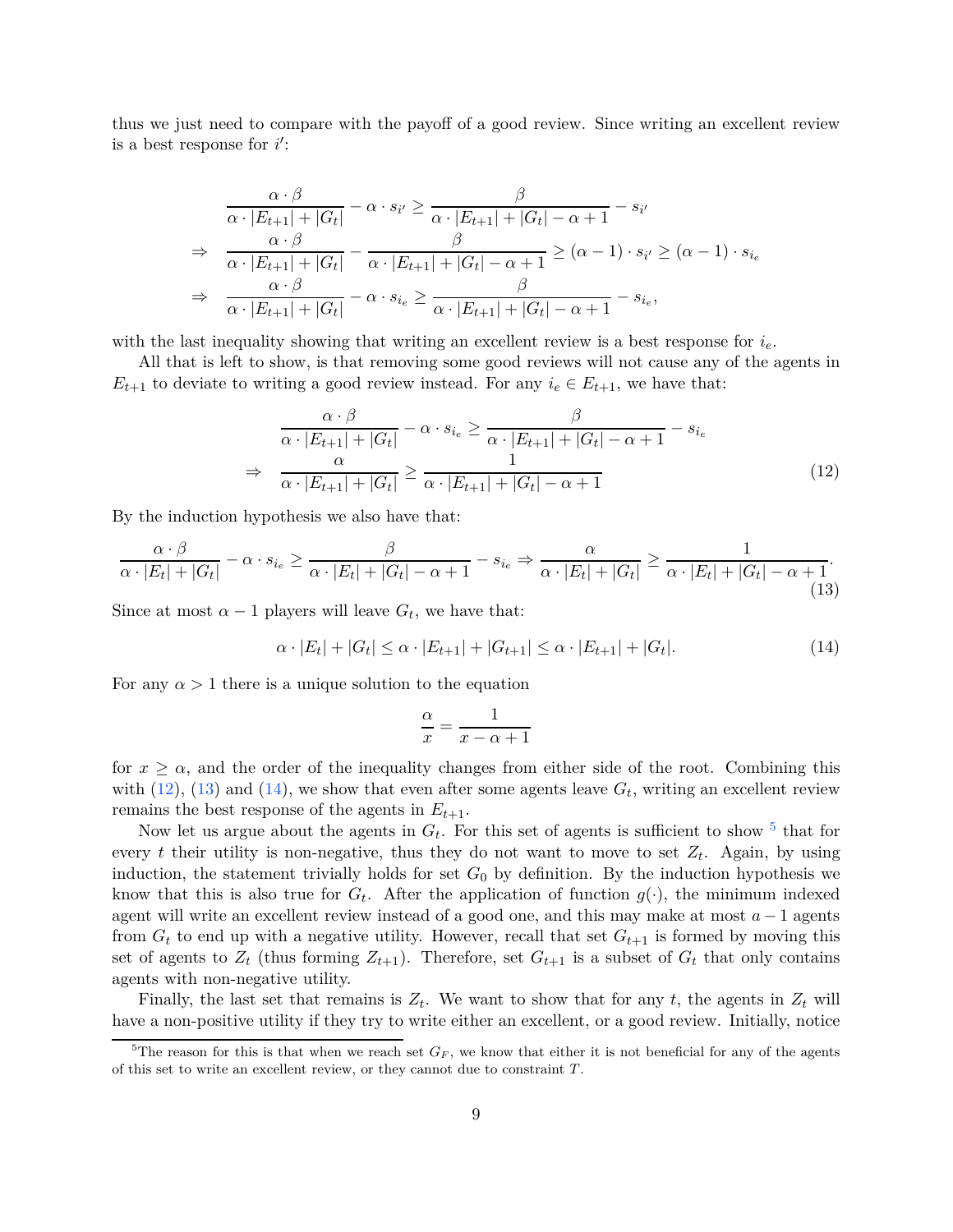that in general, an agent *i* that writes no reviews and at the same time has a negative utility by writing a good review, she has also an negative utility by writing an excellent review. The reason is that if

$$
\frac{\beta}{\alpha \cdot |E| + |G|} - s_i < 0,
$$

this implies that

$$
\frac{\alpha \cdot \beta}{\alpha \cdot |E| + |G| + 1} - \alpha \cdot s_i < 0 \Rightarrow \frac{\alpha \cdot \beta}{(\alpha + 1) \cdot |E| + |G|} - \alpha \cdot s_i < 0,
$$

where *E, G*, the sets of agents that write excellent and good reviews respectively. We proceed in proving the statement inductively. For  $t = 0$ , no agent  $i \in Z_0$  wants to write a good review by definition, as

$$
\frac{\beta}{i^{\lambda}+1} - s_i < \frac{\beta}{i^{\lambda}} - s_i < 0
$$

for every  $i > i^{\lambda}$ . Thus, they do not want to deviate to writing an excellent review as well. Now observe that the reward to an agent decreases as *t* grows (as the denominator of the reward increases each time an agent writes an excellent instead of a good review). Set  $Z_{t+1}$ , consists of the agents from *Z<sup>t</sup>* , and the agents that were removed from *G<sup>t</sup>* since they did not want write a good review. By using the inductive hypothesis and the observation that the reward at step  $t+1$  is smaller than the reward at step *t*, it is easy to see that the agents of  $Z_{t+1}$  by deviating to either writing an excellent or a good review, derive a negative utility.

Putting everything together, we know that at the fixpoint  $(E_F, G_F, Z_F)$  all the agents are playing their best response. Therefore, the proportional mechanism always has at least one pure Nash equilibrium. 囗

**Remark 1.** We would like to point out that the pure Nash equilibrium described by the procedure in proof of Theorem [1](#page-6-1) is not unique. In particular, consider the following example: Suppose that we have an instance with 4 agents and skills  $s_1 = s_2 = \frac{1}{4} + \varepsilon$  for some  $0 < \varepsilon < \frac{1}{14}$ , and  $s_3 = s_4 = \frac{1}{8}$  $\frac{1}{8}$ . In addition, let  $\alpha = 3$ ,  $B = 1$ , and  $T = \frac{1}{2}$  $\frac{1}{2}$ . For this instance, there are at least two pure Nash equilibria, and the quality guarantees that they provide are different. Initially, notice that due to constraint *T*, agents 1 and 2 cannot write excellent reviews, as  $3 \cdot (\frac{1}{4} + \varepsilon) > \frac{1}{2}$ . Thus, in any pure Nash equilibrium the only available options for them is to either write a good review, or not write a review at all. We proceed in describing two different pure Nash equilibria.

- For the first one, consider the state where every agent writes a good review. The utility of agents 1 and 2 is  $\frac{1}{4} - \frac{1}{4} + \varepsilon > 0$ , therefore this is a best response for them. Regarding agents 3 and 4, their utility is  $\frac{1}{4} - \frac{1}{8} = \frac{1}{8} > 0$ , so the only meaningful deviation for each one them is to write an excellent review. In that case their utility becomes  $\frac{3}{6} - \frac{3}{8} = \frac{1}{8}$  $\frac{1}{8}$ , and therefore this deviation is not profitable as the utility is the same as before. We conclude that this is a pure Nash equilibrium that provides a total quality of 4.
- For the second one, consider the state where agents 3 and 4 write an excellent review, while agents 1 and 2 do not write a review. The only possible deviation of agents 1 and 2 is to write a good review. In case any of them deviates to this strategy, her utility becomes  $\frac{1}{7} - \frac{1}{3} + \varepsilon < 0$ , thus there is no incentive in doing so. The utility of agents 3 and 4 at this state is  $\frac{3}{6} - \frac{3}{8} = \frac{1}{8} > 0$ . Therefore the only meaningful deviation for each one them is to write a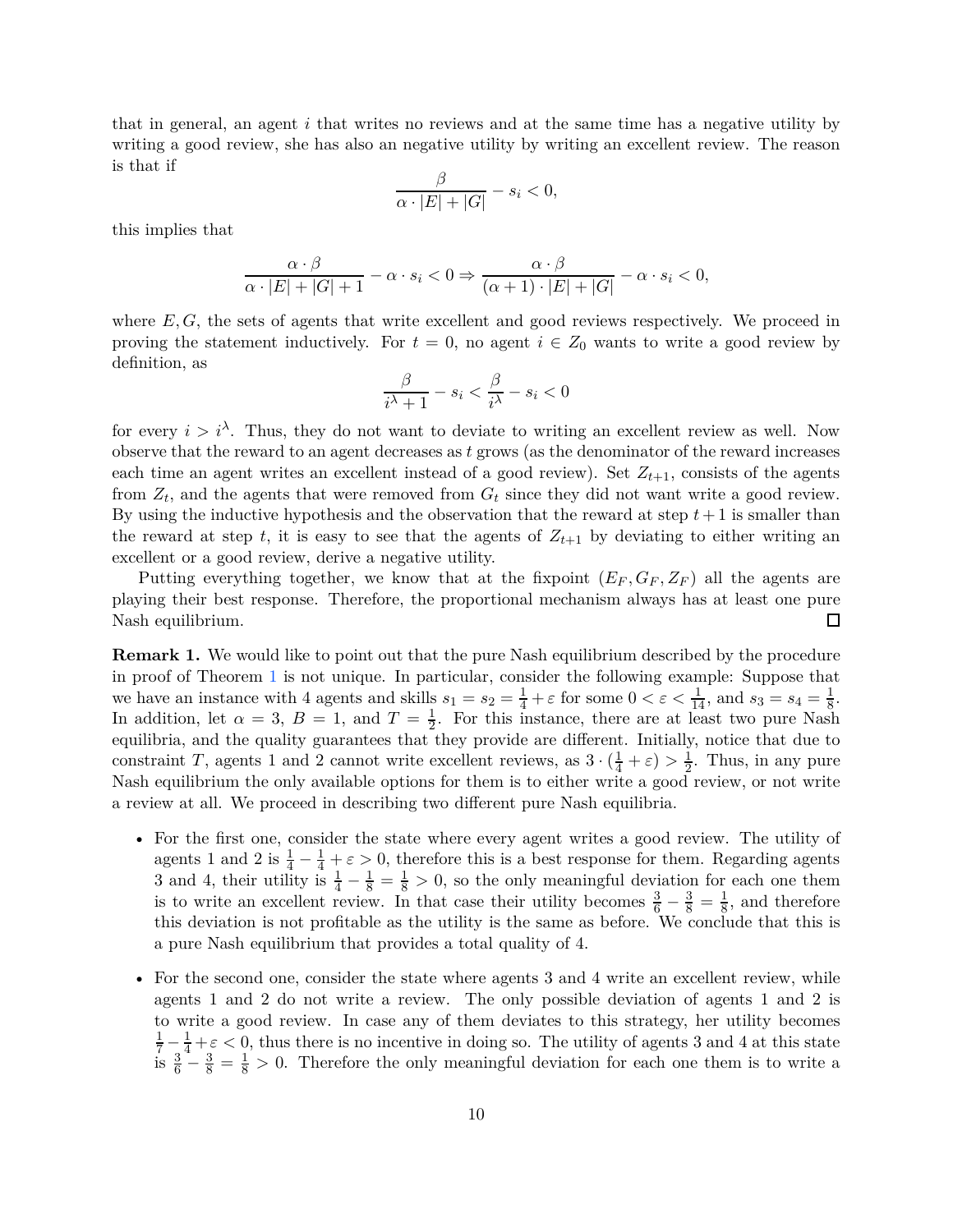good review. In that case, their utility becomes  $\frac{1}{4} - \frac{1}{8} = \frac{1}{8}$ . So once again, this deviation is not profitable as the utility remains the same. We conclude that this is a pure Nash equilibrium that provides a total quality of 6.

### **3.1 Quality Approximation Guarantees**

We proceed in studying how the proportional mechanism performs at its pure Nash equilibria with respect to the quality objective. For this, we will first need to explore the properties of the optimal outcome when the constraint *T* does not exist. Given our assumption that an excellent review is  $\alpha$ times more useful than a good review, we could first define the optimal outcome of the problem, without the *T* constraint, as follows:

**Definition 1** (Optimal Outcome). *Given a budget of*  $\beta$  *and agents with skills*  $s_1 \leq s_2 \leq \cdots \leq s_n$ , *the optimal outcome, when constraint T does not exist, is:*

> *maximize*  $\alpha \cdot |E| + |G|$ *subject to*  $\sum_{i \in E} \alpha \cdot s_i + \sum_{i \in G} s_i \leq \beta$ ,

*where E and G are the sets of agents that write excellent and good reviews respectively.*

We continue with the following lemma, that shows how the optimal outcome can be computed.

**Lemma 1.** *The optimal outcome can be found using the following greedy algorithm:*

- *Starting from s*1*, add excellent reviews until no more can be added without exceeding the budget.*
- *Fill the remaining budget with good reviews.*

*Proof.* Assume that sets  $E^*$  and  $G^*$  are the sets of agents that write excellent and good reviews at the optimal solution respectively. Let  $j' = \min_i G$  and  $i' = \max_i E$ . Now suppose that  $j' < i'$ . Then, this would imply that by exchanging  $i'$  and  $j'$ , a solution of the same value would be produced, but with a lower cost, as

$$
\alpha\cdot\sum_{i\in E^\star\backslash\{i'\}}s_i+\alpha\cdot s_{i'}+\sum_{i\in G^\star\backslash\{j'\}}s_i-s_{j'}\leq \alpha\cdot\sum_{i\in E^\star\backslash\{i'\}}s_i+\alpha\cdot s_{j'}+\sum_{i\in G^\star\backslash\{j'\}}s_i-s_{i'}.
$$

Repeated applications of the same procedure, either will lead to a contradiction (as the cost of the solution decreases each time), or will eventually give us the greedy solution.  $\Box$ 

**Remark 2.** Notice that the same algorithm computes the optimal outcome even if there is a constraint *T* by following the same arguments.

<span id="page-10-0"></span>We can now use the previous lemma, in order to upper bound the value of the optimal solution, when the constraint *T* is not present.

**Lemma 2.** For any set of skills  $\{s_1, \ldots, s_n\}$ , the value of the optimal solution is at most  $\alpha \cdot (i^* + 1)$ , *where i ⋆ is the largest index such that*

$$
\sum_{i=1}^{i^{\star}} \alpha \cdot s_i \leq \beta.
$$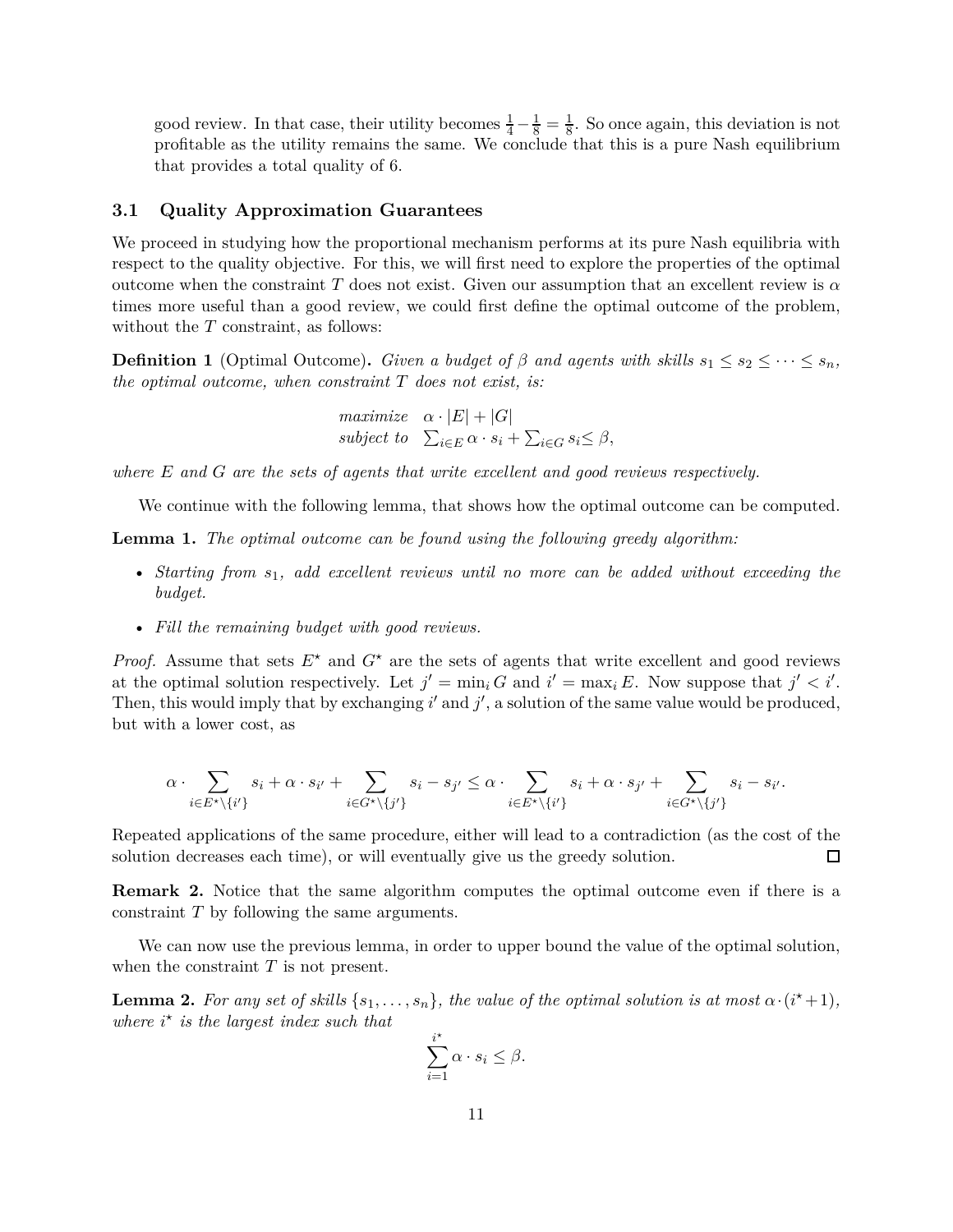*Proof.* Initially notice that the value of optimal solution is always the same, regardless of the way it is computed. Consider the optimal solution produced by the algorithm described above, and let *E<sup>g</sup>* and *G<sup>g</sup>* to be the sets of agents that write excellent and good reviews in this solution respectively. Now suppose that  $|G^g| \ge \alpha$  and let  $j' = \min_i G^g$ . Then, the sets  $E^g \cup \{j'\}$  and  $G^g \setminus \{j', j'+1, \ldots, j'+\alpha-1\}$  represent a solution with the same value but lower cost as:

$$
\alpha \cdot \sum_{i \in E^g} s_i + \alpha s_{j'} + \sum_{i \in G^g} s_i - s_{j'} - s_{j'+1} - \dots s_{j'+\alpha-1} = \alpha \cdot \sum_{i \in E^g} s_i + \sum_{i \in G^g} s_i - \alpha \cdot s_{j'} - \sum_{i=j'}^{j'+\alpha-1} s_i
$$
  

$$
\leq \alpha \cdot \sum_{i \in E^g} s_i + \sum_{i \in G^g} s_i.
$$

Notice that this is a contradiction due to how the greedy algorithm works. Therefore, there are at most  $\alpha - 1$  good reviews in an optimal solution. Thus, we can conclude that the optimal solution produced by the greedy algorithm is of the form  $E^g = \{1, 2, \ldots, i^*\}, G^g = \{i+1, i+2, \ldots, i+j\}$ , where  $j \leq \alpha - 1$ .

 $\Box$ 

<span id="page-11-1"></span>**Remark 3.** Notice that if  $i^* = 0$ , which means that for every *i* we have that  $\alpha \cdot s_i > \beta$ , this implies that the value of the optimal solution is at most  $\alpha$ , something that is consistent with the statement of [Lemma 2.](#page-10-0) To see this, observe that if the optimal solution's value was greater than  $\alpha$ , since it is not possible for any agent to write an excellent review (due to the budget constraint), this value would be attained by agents that write reviews of good quality. The latter would mean that  $|G^*| > \alpha$ , and  $\sum_{i \in G^*} s_i \leq \beta$ . This implies that  $\alpha \cdot \min_{i \in G^*} s_i \leq \beta$ , a contradiction.

We proceed with the following theorem where we bound the PoA of the proportional mechanism, with respect of the quality objective. At several steps throughout the proof, we compare the quality achieved at a pure Nash equilibrium in PNE(**s***, B, T*), with the quality of the optimal solution when constraint *T* does not exist. To avoid confusion, for any instance, we define OPT to be the value of optimal solution of the instance when the  $T$  constraint is not present, and  $\text{OPT}_T$  the value of the optimal solution of the instance when the *T* constraint exists. Obviously,  $OPT_T \leq OPT$ .

**Theorem 2.** *The PoA of the proportional mechanism when there is a single proposal and for every*  $i \in V$ , we have  $q_i \in \{0, 1, \alpha\}$ , is at most 4 (up to an additive factor of at most  $6 \cdot \alpha$ ).

*Proof.* Consider a pure Nash equilibrium of quality *x*, and let *i*<sup>∗</sup> be the largest index such that  $\sum_{i=1}^{i^*}\alpha \cdot s_i \leq \beta^6$  $\sum_{i=1}^{i^*}\alpha \cdot s_i \leq \beta^6$ , if we do not take into account the constraint *T*. We begin the proof by considering two special cases separately:

• If  $x = 1$ , then exactly one good review is written at the pure Nash equilibrium. Suppose that for  $OPT_{T}$ , three or more reviews are written. Since  $OPT_{T}$  has to respect the budget, it must be that there exist two agents  $k_1, k_2$  writing a review for  $OPT_T$  such that  $s_{k_1}, s_{k_2} < \beta/2$ . One of these two is not writing any review at the pure Nash equilibrium, and would benefit by deviating to a good review, getting reward *β/*2, something that leads to a contradiction. Therefore, in this case the value of  $OPT_T$  is at most  $2 \cdot \alpha$ , and thus the approximation guarantee is covered by the additive factor.

<span id="page-11-0"></span><sup>&</sup>lt;sup>6</sup>In case  $i^* = 0$ , then Remark [3](#page-11-1) applies and we refer the reader to Proposition [1](#page-15-0) for the respective approximation guarantees.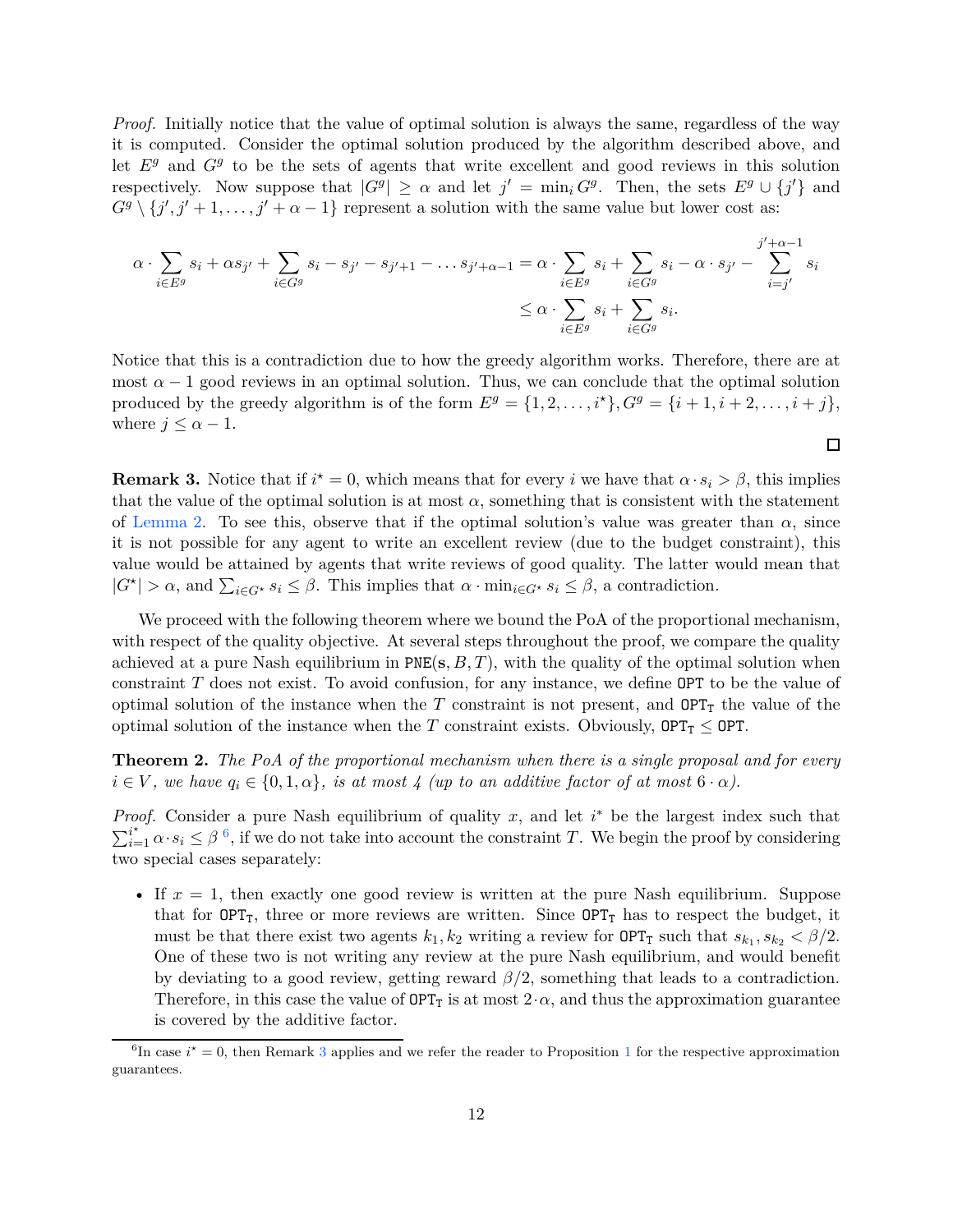• If  $0 < i^* < 6$ , then [Lemma 2](#page-10-0) implies that  $\text{OPT}_T \leq \alpha \cdot (i^* + 1) \leq 6 \cdot \alpha$ , which once again is covered by the additive factor.

For the rest of the proof, we will consider the case where  $2 \leq x$  and  $i^* \geq 6$ . Suppose that the quality of the pure Nah equilibrium is  $x < \frac{\alpha \cdot i^*}{4}$  $\frac{i^*}{4}$ . This implies that at least one agent  $i \leq \frac{i^*}{4}$  $rac{t^2}{4}$  does not write an excellent review at this pure Nash equilibrium. So say that *i*' is the minimum indexed such agent. The latter means that every agent  $i < i'$  writes an excellent review at the pure Nash equilibrium that we consider. By [Lemma 2,](#page-10-0) we know that

<span id="page-12-0"></span>
$$
\sum_{i=1}^{i^*} \alpha \cdot s_i \le \beta \Rightarrow \sum_{i=i^*/4}^{i^*} \alpha \cdot s_i < \beta
$$
\n
$$
\Rightarrow \alpha \cdot s_{i^*/4} \left( \frac{3}{4} \cdot i^* \right) < \beta
$$
\n
$$
\Rightarrow s_{i'} < \frac{4}{3} \cdot \frac{\beta}{\alpha \cdot i^*},\tag{15}
$$

where the last two inequalities hold as the  $s_i$ 's are positive and increasing in *i*. We will break the proof into cases that depend on how much agent  $i'$  is affected by the constraint  $T$ .

**Case 1:**  $\alpha \cdot s_{i'} \leq T$ . We split this case into two sub-cases. In the first, agent *i*' does not write a review at the pure Nash equilibrium, while in the second, she writes a good review. In either case, we show that deviating to writing an excellent review increases agent *i*'s utility, leading to a contradiction.

**Case 1a:** Suppose that agent i' does not write a review at the pure Nash equilibrium. It is easy to see that in this case, by deviating to writing a review of good quality, she would attain a utility of

$$
\frac{\beta}{x+1} - s_{i'} \ge \frac{\beta}{\frac{\alpha \cdot i^{\star}}{4} + 1} - s_{i'} = \frac{4 \cdot \beta}{\alpha \cdot i^{\star} + 4} - s_{i'}.
$$

By [\(15\)](#page-12-0), this deviation is beneficial if the following inequality holds:

$$
\frac{4 \cdot \beta}{\alpha \cdot i^{\star} + 4} \ge \frac{4}{3} \cdot \frac{\beta}{\alpha \cdot i^{\star}} \Rightarrow \frac{1}{\alpha \cdot i^{\star} + 4} \ge \frac{1}{3} \cdot \frac{1}{\alpha \cdot i^{\star}},
$$

which is true for  $\alpha \geq 2$  and  $i^* \geq 1$ . Therefore, writing a good review would yield positive utility for agent  $i'$ , leading to a contradiction.

**Case 1b:** Now, assume that agent *i'* writes a good review at the pure Nash equilibrium. This implies that her utility for deviating to writing an excellent review would be lower:

$$
\frac{\beta}{x} - s_{i'} \ge \frac{\alpha \cdot \beta}{x - 1 + \alpha} - \alpha \cdot s_{i'} \Rightarrow (\alpha - 1) \cdot s_{i'} \ge \beta \cdot \left(\frac{\alpha}{x - 1 + \alpha} - \frac{1}{x}\right). \tag{16}
$$

Let's call  $f(x) = \frac{\alpha}{x-1+\alpha} - \frac{1}{x}$  the function appearing at the right hand side of inequality [\(16\)](#page-12-1). By straightforward calculus, one can show that it is strictly increasing and then strictly decreasing for *x* > 0, with the inflection point at  $x = \sqrt{\alpha} + 1$ . In addition, for  $\alpha \ge 2$  and  $i^* \ge 6$  we have that

<span id="page-12-2"></span><span id="page-12-1"></span>
$$
\sqrt{a} + 1 \le \frac{\alpha \cdot i^{\star}}{4} \Rightarrow f\left(\sqrt{a} + 1\right) \ge f\left(\frac{\alpha \cdot i^{\star}}{4}\right) \tag{17}
$$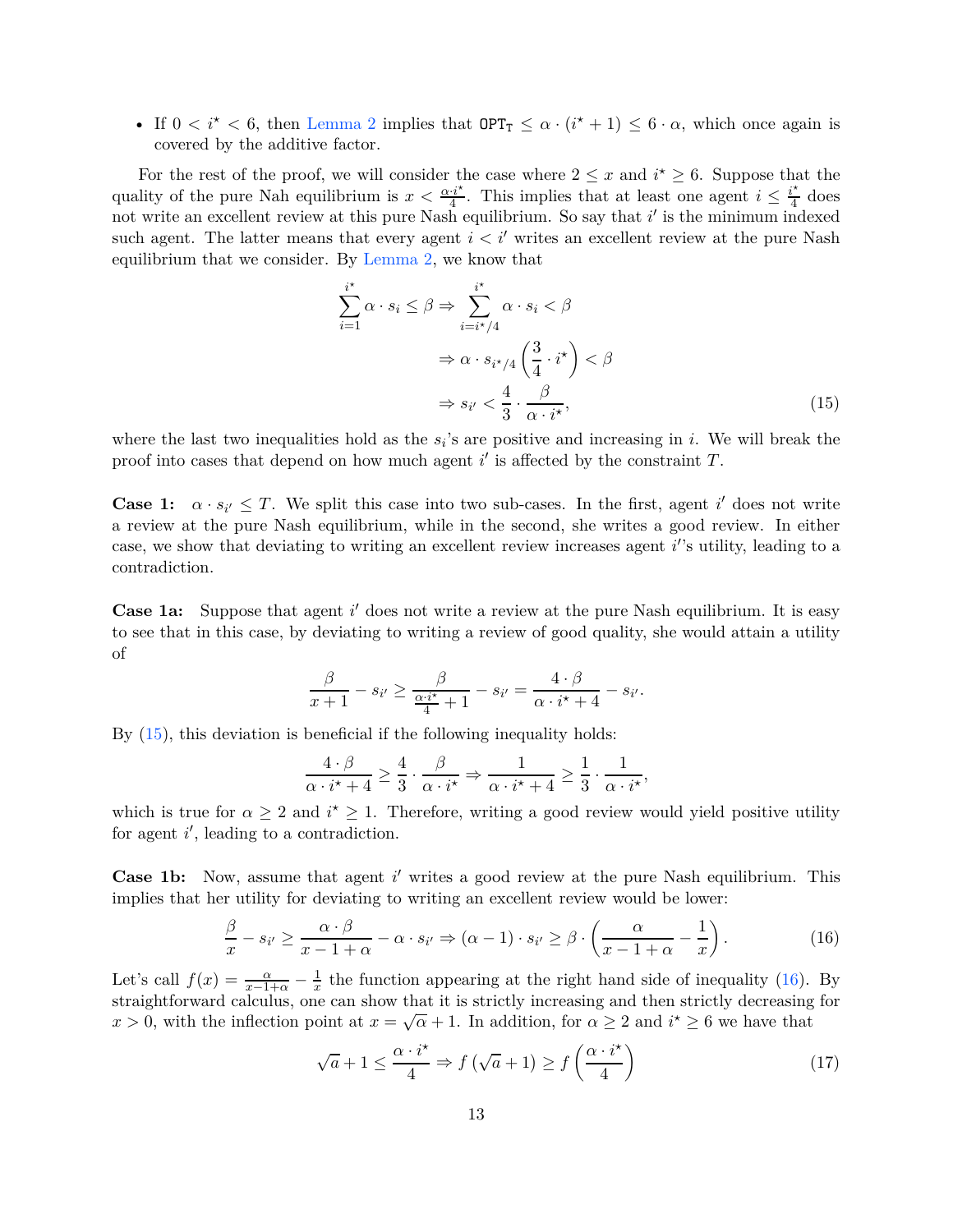<span id="page-13-1"></span>and that

$$
f(2) \ge f\left(\frac{\alpha \cdot i^{\star}}{4}\right). \tag{18}
$$

These inequalities are more succinctly presented in [Figure 1.](#page-13-0)



<span id="page-13-0"></span>Figure 1: The behaviour of  $f(x) = \frac{\alpha}{x-1+\alpha} - \frac{1}{x}$ *x*

By [\(15\)](#page-12-0), it should also hold that:

$$
(\alpha-1)\cdot \frac{4}{3}\cdot \frac{\beta}{\alpha\cdot i^\star}\geq \beta\cdot \left(\frac{\alpha}{x-1+\alpha}-\frac{1}{x}\right)\Rightarrow (\alpha-1)\cdot \frac{4}{3}\cdot \frac{1}{\alpha\cdot i^\star}\geq \frac{\alpha}{\frac{\alpha\cdot i^\star}{4}-1+\alpha}-\frac{1}{\frac{a\cdot i^\star}{4}}=f\left(\frac{a\cdot i^\star}{4}\right),
$$

substituting *x* for  $\alpha \cdot i^*/4$ . Note that this inequality cannot hold for any  $\alpha \geq 2$  and  $i^* \geq 6$ . Additionally, by [\(17\)](#page-12-2), [\(18\)](#page-13-1) and the previous monotonicity observations, this inequality cannot hold for any  $2 \leq x \leq \alpha \cdot i^*/4$ . Concluding, as long as  $x \geq 2$  and  $i^* \geq 6$  (i.e. at least 6 excellent reviews are written in the optimal outcome), agent *i'* would have a profitable deviation by writing an excellent review, leading to a contradiction.

Therefore, we have that:

$$
x \geq \frac{\alpha \cdot i^\star}{4}.
$$

By [Lemma 2,](#page-10-0) we know that the optimal quality that can be achieved when *T* does not exist is at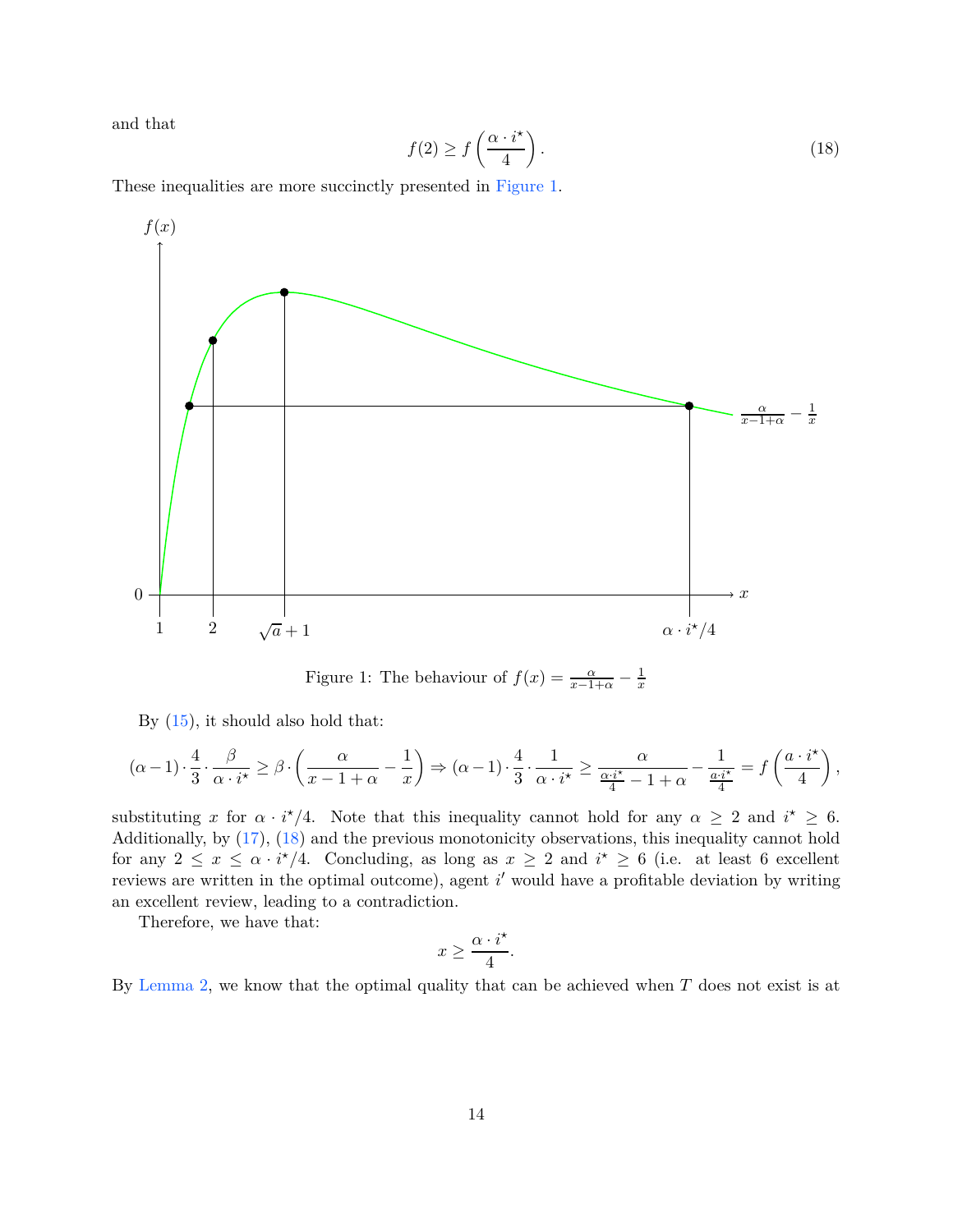most  $\alpha \cdot (i^* + 1)$ , leading to:

$$
x \ge \frac{\alpha \cdot i^*}{4} \Rightarrow x \ge \frac{\alpha \cdot (i^* + 1)}{4} - \frac{\alpha}{4}
$$

$$
\Rightarrow x \ge \frac{\text{OPT}}{4} - \frac{\alpha}{4}
$$

$$
\Rightarrow x \ge \frac{\text{OPT}_T}{4} - \frac{\alpha}{4}.
$$

**Case 2:**  $s_{i'} \leq T < \alpha \cdot s_{i'}$ . We split the agents into *E* and *G*, based on if they write an excellent or good review respectively at  $OPT_T$ . Notice set *E* contains only agents  $i < i'$ .

**Case 2a:**  $\alpha \cdot |E| \ge \frac{9PT_T}{2}$ . By the definition of *i'* we know that every  $i < i'$  writes an excellent review at the pure Nash equilibrium that we consider. The latter implies a implies a half-approximation of  $OPT_T$ . In case  $i' = 1$ , then again, by the definition of  $i'$  we get that  $E = \emptyset$ . Due to the case that currently consider, this means that the value of  $OPT_T$  is 0.

**Case 2b:**  $|G| \geq \frac{OPT_T}{2}$ . Assume that at the pure Nash equilibrium, a total quality of  $x < \frac{|G|}{2}$ is achieved. Let  $G_1 \subseteq G$  to contain half of the agents in  $G$ , and in particular the ones with the smallest indices (thus, the ones with the smallest  $s_i$ 's). Notice that at least some  $i'' \in G_1$  does not write either a good review or an excellent at the pure Nash equilibrium, as otherwise we would have that  $x \geq \frac{|G|}{2}$  $\frac{G}{2}$ . Let  $i^l = \max_i G_1$ . Since  $\sum_{i \in E} \alpha \cdot s_i + \sum_{i \in G} s_i \leq \beta$ , it is easy to see that

$$
s_{i''} \le s_{i'} < \frac{2 \cdot (\beta - \sum_{i \in E} \alpha \cdot s_i)}{|G|},\tag{19}
$$

<span id="page-14-0"></span>as otherwise the sum of the skills of the agents in  $G\setminus G_1$ , would exceed the available budget. So the only thing that remains to show, is that agent *i*<sup>"</sup> is better off by writing a good review, something that will lead to contradiction. The latter, is true as

$$
u_{i''} = \frac{\beta}{x+1} - s_{i''} \ge \frac{2 \cdot \beta}{|G|} - s_{i''} > 0,
$$
\n(20)

 $\Box$ 

where last inequality holds from Equation  $(19)$ .

**Case 3:**  $T \leq s_{i'}$ : Once again, we split the agents into *E* and *G*, based on if they write an excellent or good review respectively at  $OPT_T$ . Now notice that no agent  $i \geq i'$  writes a review at  $OPT_T$  due to constraint *T*, while by the definition of *i*<sup>'</sup>, every agent  $i < i'$  writes an excellent review at the pure Nash equilibrium that we consider. The latter implies an 1-approximation of  $OPT_T$ . In case  $i' = 1$ , then for every agent  $i \neq i'$  we have that  $s_i \geq s'_i$  $\int_{i}$ . Therefore, we get that the value of  $OPT_T$  is 0.

**Remark 4.** Notice that the additive factor that appears on the approximation guarantee of the pure Nash equilibrium, captures some corner cases where the appearance of parameter  $\alpha$  cannot be avoided. An easy example that demonstrates this is the following: Consider an instance where there is only one agent with skill  $s_i = \frac{1}{\alpha}$  $\frac{1}{\alpha}$ ,  $B = 1$ , and  $T = 1 + \varepsilon$  for some  $\varepsilon > 0$ . The utility of this agent when she writes a good review is  $\frac{1}{1} - \frac{1}{\alpha} > 0$ , which is more than  $\frac{\alpha}{\alpha} - \frac{\alpha}{\alpha} = 0$ , her utility when she writes an excellent review. The first state describes a pure Nash equilibrium of quality 1, while the second state describes the optimal solution of quality  $\alpha$ .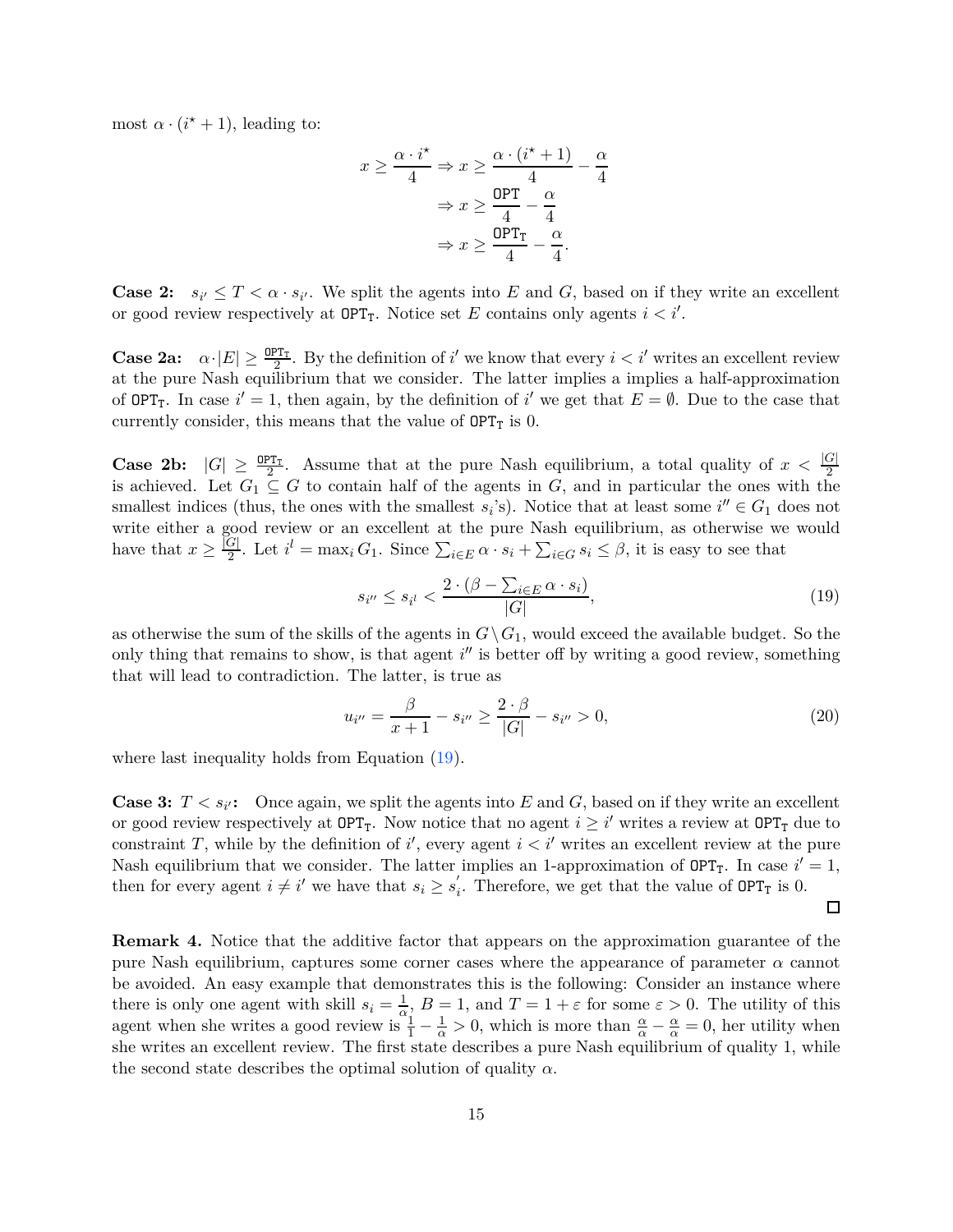We would like to point out that if one considers the special version of this case of the problem, where the available strategies for the agents are writing reviews of qualities 0 and  $1^7$  $1^7$ , then a tight PoA bound of 2 can be guaranteed. The existence of pure Nash equilibria for this case can directly be derived by the first paragraph of the proof of Theorem  $1^{-8}$  $1^{-8}$  $1^{-8}$  $1^{-8}$ . It is also clear that the optimal quality in this version of the problem can be achieved by letting agents  $\{1, \ldots, i^{\mu}\}\$  to write a good review, where  $i^{\mu}$  is the largest index for which  $\sum_{i=1}^{i^{\mu}} s_i \leq \beta$ , and  $s_i^{\mu} \leq T$ . The latter implies that the quality of optimal outcome is  $i^{\mu}$ .

<span id="page-15-0"></span>**Proposition 1.** *The PoA of the proportional mechanism when there is a single proposal and for every*  $i \in V$ *, we have*  $q_i \in \{0, 1\}$ *, is 2. Moreover, this is tight.* 

*Proof.* Consider a pure Nash equilibrium and suppose for contradiction that its quality is  $x < \frac{i^{\mu}}{2}$  $\frac{1}{2}$ . This implies that at least one agent  $i \leq \frac{i^{\mu}}{2}$  $\frac{\mu}{2}$  does not write a review at this pure Nash equilibrium. Say that  $i'$  is the minimum indexed such agent. From the previous discussion, we know that

<span id="page-15-3"></span>
$$
\sum_{i=1}^{i^{\mu}} s_i \le \beta \Rightarrow \sum_{i=i^{\mu}/2}^{i^{\mu}} s_i < \beta
$$
  

$$
\Rightarrow s_{i^{\mu}/2} \left(\frac{1}{2} \cdot i^{\mu}\right) < \beta
$$
  

$$
\Rightarrow s_{i'} < \frac{1}{2} \cdot \frac{\beta}{i^{\mu}}, \tag{21}
$$

where the last two inequalities hold as the  $s_i$ 's are positive and increasing in *i*. Since agent *i*' does not write a review at the pure Nash equilibrium, it is easy to see that in this case that by deviating to writing a review of good quality, she would attain a utility of

$$
\frac{\beta}{x+1} - s_{i'} \ge \frac{\beta}{\frac{i^{\mu}}{2}+1} - s_{i'} = \frac{2 \cdot \beta}{i^{\mu}+2} - s_{i'}.
$$

By [\(21\)](#page-15-3), this deviation is beneficial if the following inequality holds:

$$
\frac{2 \cdot \beta}{i^{\mu} + 2} \ge \frac{1}{2} \cdot \frac{\beta}{i^{\mu}} \Rightarrow \frac{1}{i^{\mu} + 2} \ge \frac{1}{2} \cdot \frac{1}{i^{\mu}},
$$

which is true for any  $i^{\mu} \geq 2^{-9}$  $i^{\mu} \geq 2^{-9}$  $i^{\mu} \geq 2^{-9}$ . Therefore, writing a good review would yield positive utility for agent *i*<sup>'</sup>, leading to a contradiction.

Regarding tightness, consider an instance with 2 agents, skills  $s_1 = 0.4$ , and  $s_2 = 0.6$ , and finally  $B = T = 1$ . It is easy to see that both of them participate in the optimal outcome, which has a total quality of 2, while only one of the can write a review at a pure Nash equilibrium, since otherwise agent 2 ends up with a negative utility as her reward is  $\frac{1}{2}$  in that case. This implies a quality of 1 in any pure Nash equilibrium.  $\Box$ 

<sup>&</sup>lt;sup>7</sup>A more general version of this case, where there are more that one proposals, is presented in the next section.

<span id="page-15-2"></span><span id="page-15-1"></span><sup>8</sup>For an alternative proof, we refer the reader to Theorem [3.](#page-16-1)

<span id="page-15-4"></span><sup>&</sup>lt;sup>9</sup>Notice that if  $i^{\mu} = 1$ , then this implies that the optimal solution provides a total quality of 1. It is straightforward to see that any pure Nash equilibrium provides a total quality of either 1 or 0. The latter case captures the scenario where an agent is indifferent between writing a review or not, as in both cases her utility is 0. Although this implies an infinite PoA if we measure the performance of the equilibrium according to the definition, as this is the only case that something like that can happen, we view it as having an additive loss of 1.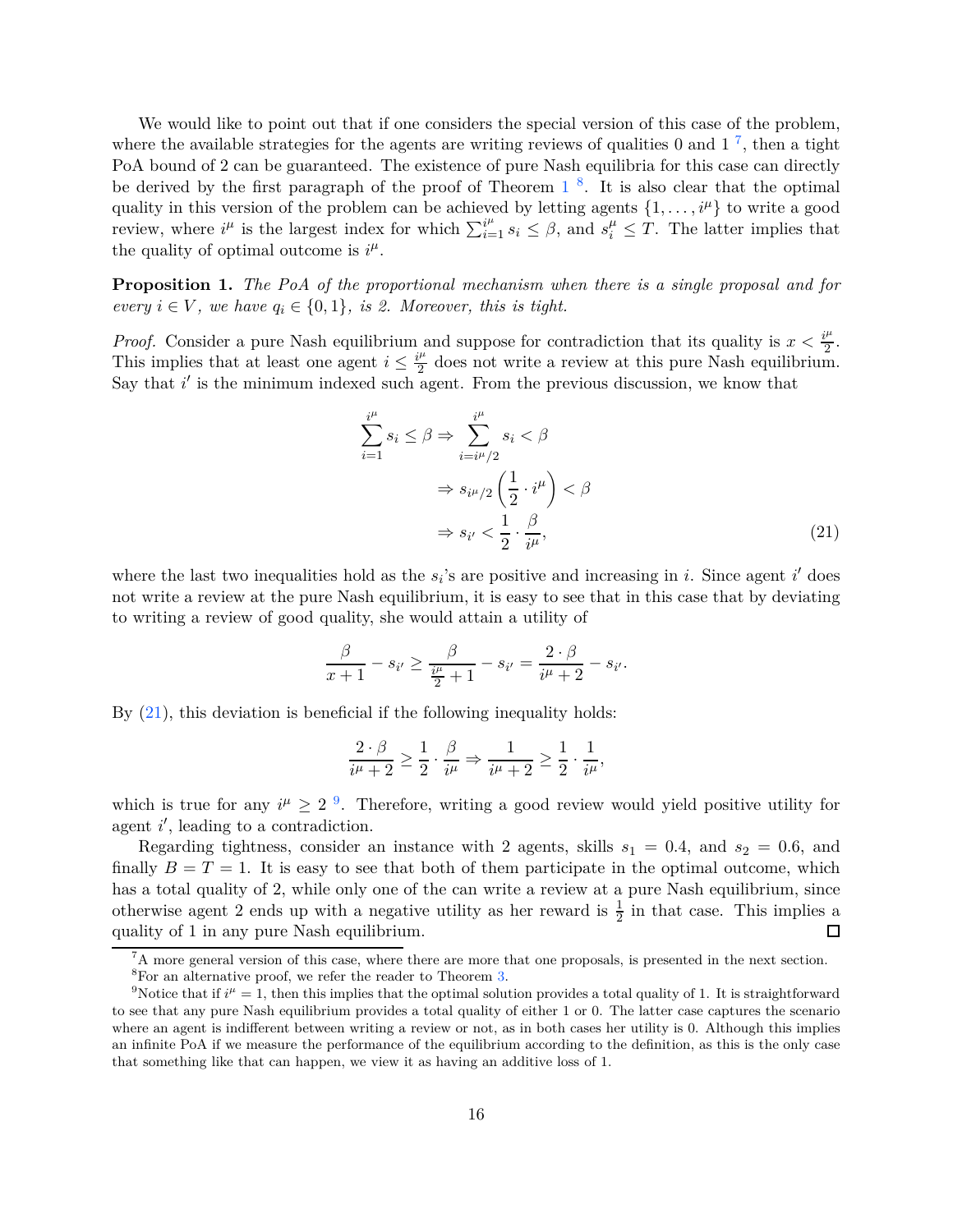### <span id="page-16-0"></span>**4 Multiple Proposals: The Coverage Objective**

In this section we go beyond the case of the single proposal, and we turn our attention on the performance of the proportional mechanism with respect to the coverage objective. Specifically, we are interested in the number of proposals that end up with at least one review at an equilibrium state of the proportional mechanism, in comparison with the respective optimal solution. Since our priority is to maximize the number of proposals that are covered with at least one review, the evaluation of the quality of these reviews takes a back seat. This leads to a version of the problem where  $q_{ij} \in \{0,1\}$ , i.e., an agent *i*, either writes a review for a proposal *j*, or she doesn't, while for the effort function  $f(\cdot)$  we have

$$
f(q_i) = \begin{cases} 0, & \text{if } q_i = 0\\ 1, & \text{if } q_i = 1 \end{cases}
$$

<span id="page-16-1"></span>for every  $i \in V$ . We begin by exploring the existence of pure Nash equilibria under this setting.

**Theorem 3.** When there are multiple proposals and  $q_{ij} \in \{0,1\}$  for every *i*, *j*, then the proportional *mechanism always has a pure Nash equilibrium.*

*Proof.* Our goal is to prove that the procedure of writing reviews under the proportional reward scheme, can be seen as a game that admits a potential function. We start by associating each of the proposals  $P_j$ , with a function  $\Phi_j(\cdot) : \mathbf{q}^j \to \mathbb{R}$ . More specifically, we define  $\Phi_j(\cdot)$  as follows:

$$
\Phi_j(\mathbf{q}^j) = \beta \cdot H_k - \sum_{i \in K} s_i,
$$

where  $K \subseteq V$ , with  $|K| = k$ , is the set of agents for which we have  $q_i^j = 1$  in  $\mathbf{q}^j$ , and  $H_k$  is the *k-th Harmonic number* defined as  $H_k = 1 + \frac{1}{2} + \cdots + \frac{1}{k}$  $\frac{1}{k}$ .

Now consider the strategy vectors  $\mathbf{q}^j = (q_i^j)$  $i^j, q^j$  $(\hat{q}_i^j)$ , and  $\hat{\mathbf{q}}^j = (\hat{q}_i^j)$  $i^j,q^j_ \binom{J}{i}$ , where agent *i* changes her strategy from  $q_i^j$  $\hat{q}$ <sup>*j*</sup> to  $\hat{q}$ <sup>*j*</sup>  $\hat{i}$ , while the strategies of the rest of the agents remain the same. We have that:

$$
\Phi_j(q_i^j, q_{-i}^j) - \Phi_j(\hat{q}_i^j, q_{-i}^j) = \begin{cases} \frac{\beta}{k} - s_i, & \text{if } q_i^j = 1, \ \hat{q}_i^j = 0\\ s_i - \frac{\beta}{k+1}, & \text{if } q_i^j = 0, \ \hat{q}_i^j = 1\\ 0, & \text{if } q_i^j = \hat{q}_i^j \end{cases}
$$

which implies that,  $\Phi_j(q_i^j)$  $i^j, q^j$  $(\hat{q}_i^j) - \Phi_j(\hat{q}_i^j)$  $i^j, q^j$  $\binom{j}{-i} = u_i(q_i^j)$  $i^j, q^j$  $\left(\frac{j}{-i}\right) - u_i(\hat{q}_i^j)$  $i^j, q^j$ −*i* )*.* Observe that this holds for every  $P_j$  and  $\Phi_j$ .

We proceed by defining function  $\Phi(\mathbf{q}) = \sum_{j=1}^{m} \Phi_j(\mathbf{q}^j)$ . Notice that for every reviewer *i*, we have that:

$$
\Phi(\mathbf{q}_i, \mathbf{q}_{-i}) - \Phi(\widehat{\mathbf{q}}_i, \mathbf{q}_{-i}) = \sum_{j=1}^m [\Phi_j(q_i^j, q_{-i}^j) - \Phi_j(\widehat{q}_i^j, q_{-i}^j)]
$$
  
\n
$$
= \sum_{j=1}^m [u_i(q_i^j, q_{-i}^j) - u_i(\widehat{q}_i^j, q_{-i}^j)]
$$
  
\n
$$
= u_i(\mathbf{q}_i, \mathbf{q}_{-i}) - u_i(\widehat{\mathbf{q}}_i, \mathbf{q}_{-i}).
$$

Therefore, function  $\Phi(\cdot)$  is an exact potential function and thus, there always exists at least one pure Nash equilibrium [25]. pure Nash equilibrium [\[25](#page-24-7)].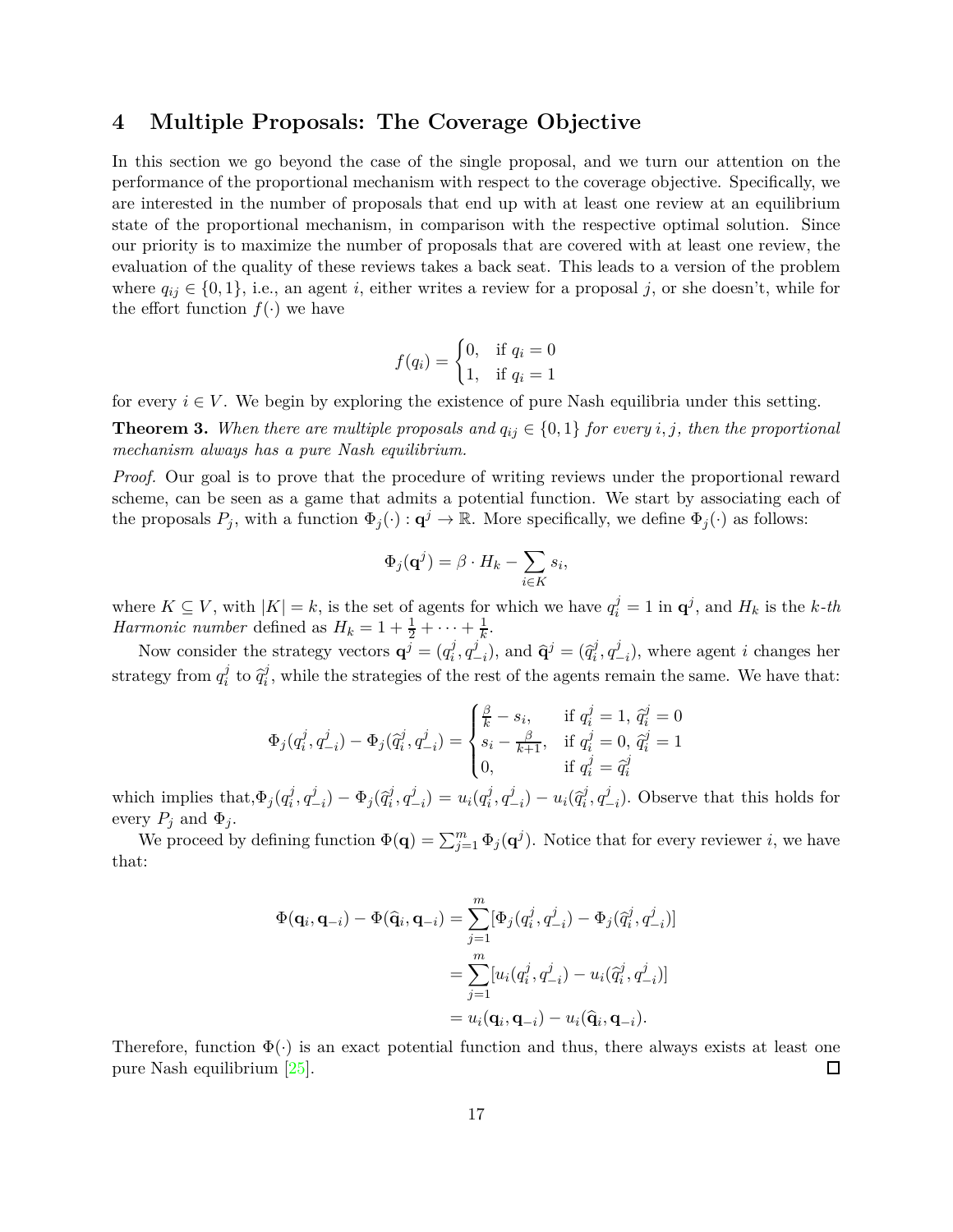### **4.1 Coverage Approximation Guarantees**

<span id="page-17-0"></span>In this section, we explore the performance of the proportional mechanism with respect to the coverage objective. Unfortunately, as the following lemma shows, the guarantees that it provides at a pure Nash equilibrium can be as bad *n*-approximate to the optimal coverage outcome.

#### **Proposition 2.** *The PoA obtained by the proportional mechanism can be as bad as n.*

*Proof.* Suppose that we have an instance with *n* agents and *n* proposals, where the available budget is  $B = n$ , and the maximum effort constraint is  $T = 1$ . In addition, let every agent *i* to have a very small skill parameter for the first proposal, i.e.,  $s_{i1} = \varepsilon > 0$ , and a skill parameter of 1 for the rest of the proposals, i.e.,  $s_{ij} = 1$  for  $P_j \in P \setminus P_1$ .

Initially, notice that in any feasible **q**, each agent writes at most one review, as otherwise the maximum effort constraint is violated. Thus, the optimal solution with respect to the coverage objective is produced when each agent writes one review, and at the same time each proposal has exactly one review. The aforementioned family of assignments guarantees a coverage of *n*.

Let us now turn our attention to the proportional mechanism. Recall that the available budget is distributed equally among the proposals, so for the described instance we have that  $\beta = 1$  for any  $P_j \in P$ . Consider the case where every agent writes a review for the first proposal. The derived utility of every agent *i* is  $u_i = \frac{1}{n} - \varepsilon$ . It is easy to see that this is a pure Nash equilibrium, as every agent can write at most one review, and if any agent tries to deviate to either not writing a review, or writing a review for a different proposal, then her utility becomes zero. Notice that for this specific example, the described assignment is the only possible pure Nash equilibrium, as if there are less than *n* reviews for the first proposal, this implies that there is an agent *i* that has not written a review for it. Thus, by playing  $q_{i1} = 1$  and  $q_{ij} = 0$  for  $j \neq 1$ , she achieves a higher utility. Therefore, there is only one pure Nash equilibrium on this instance and the coverage guarantee that it provides is 1. □

As the result of Proposition [2](#page-17-0) is negative, the next natural direction would be to explore the performance of the proportional mechanism under augmented resources. Our goal, is to investigate whether by increasing the budget, the proportional mechanism can achieve at its equilibrium states, a total coverage that is identical to the coverage of the optimal (under the original budget) solution.

<span id="page-17-1"></span>**Proposition 3.** *There are instances where the the optimal coverage cannot be achieved at a pure Nash equilibrium, no matter the increase in the budget.*

*Proof.* Suppose that we have 2 agents and 3 proposals. The skill parameters of both the agents are as follows:  $s_{i1} = s_{i2} = \varepsilon$ , for some  $0 < \varepsilon < \frac{1}{2}$ , and  $s_3 = 1$ , for  $i \in \{1, 2\}$ . Moreover, let the total budget be  $B = 3 \cdot \beta$ , for some  $\beta \ge 1$ , and notice that this implies that the  $\beta$  is the available reward for every  $j \in \{1,2,3\}$ . Finally let  $T = 1$ . It is easy to see that in the optimal coverage solution, every proposal ends up with one review, i.e., one of the agents writes a review for the first two proposals, while the other writes for the third one. Thus, we achieve a total coverage of 3.

Now consider an outcome where both agents write a one review for each of the first two proposals. Thus, their utilities are  $u_i = 2 \cdot (\frac{\beta}{2} - \varepsilon) = \beta - 2 \cdot \varepsilon > 0$ , for every  $i \in \{1, 2\}$ . It is easy to confirm that this is a pure Nash equilibrium. Since the utility of both agents is positive in this allocation, the only possible options for both them are either to write a review for one of the first two proposals (something that leads to a lower utility), or to write just one review for the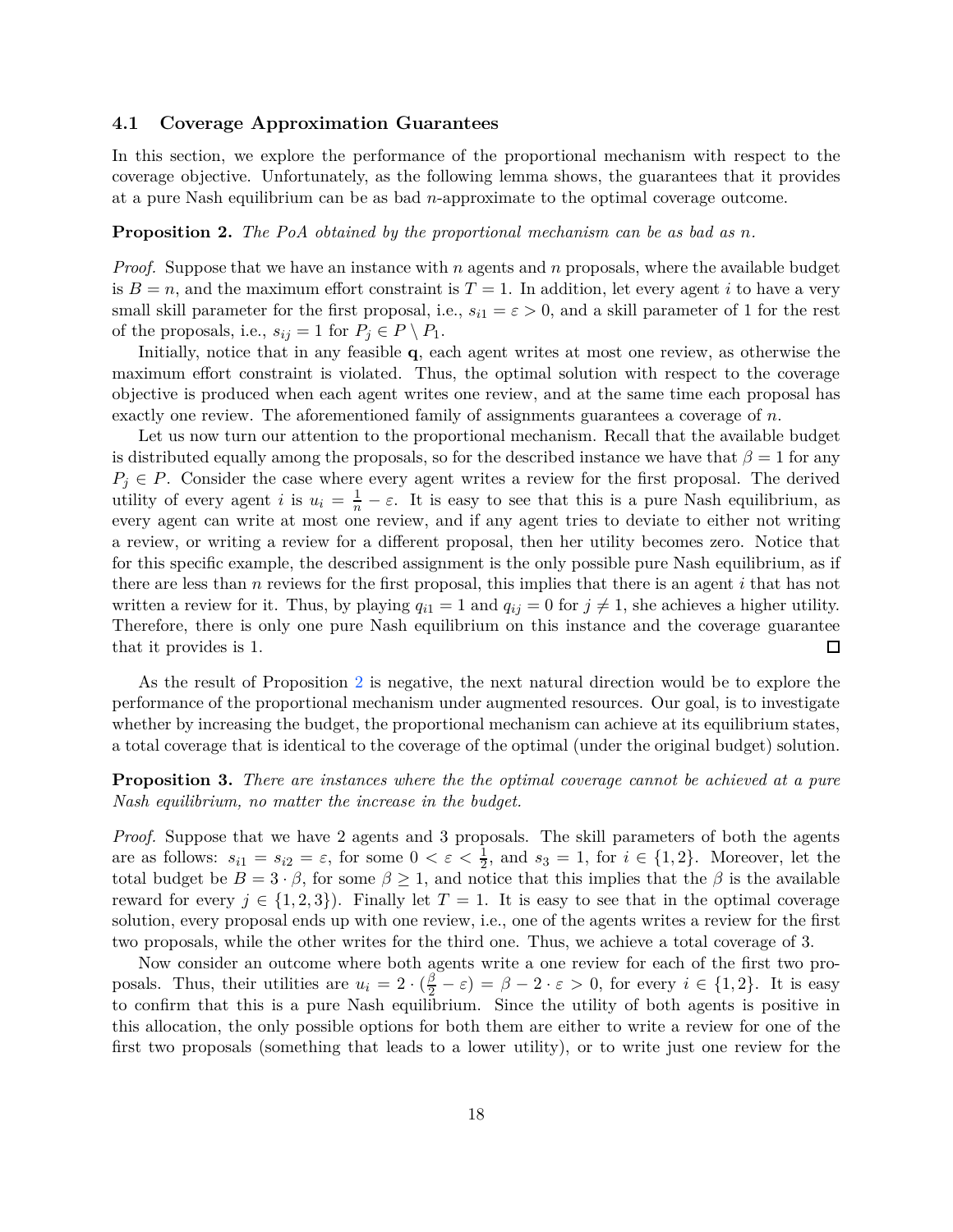third proposal (as constraint *T* dictates). The latter deviation provides an agent with a utility of  $\beta - 1 = \beta - 2 \cdot \frac{1}{2} < \beta - 2 \cdot \varepsilon.$ 

By the above discussion we get that the aforementioned pure Nash equilibrium, only two out of three proposals are covered, something that implies a PoA =  $\frac{3}{2}$  $\frac{3}{2}$  <sup>[10](#page-18-0)</sup>. The statement follows from the fact that this holds for any  $\beta \geq 1$ , so the overall available budget does not affect the coverage guarantee that a pure Nash equilibrium can achieve. guarantee that a pure Nash equilibrium can achieve.

We conclude this section with a positive result. Although, as Proposition [3](#page-17-1) demonstrates, the optimal coverage cannot be achieved at a pure Nash equilibrium regardless of the increase in the budget, we show that doubling the budget is enough for a PoA of 3 to be guaranteed.

### **Theorem 4.** *The proportional mechanism guarantees a*  $PoA_2 = 3$ *. Moreover, this result is tight.*

*Proof.* Let cOPT(B) to be the optimal coverage solution of an instance under budget *B*. Assume that at cOPT(B), a set of proposals  $K \subseteq P$  is covered with at least one review, and let **q** to be a strategy vector that defines a pure Nash equilibrium under budget  $2 \cdot B$ . Let  $S \subseteq P$ , to be the set of proposals that are covered at cOPT(B) and not at the pure Nash equilibrium defined by **q**. In addition, define  $D \subseteq V$  as the set of agents that at cOPT(B), write at least one review for a non-empty set of proposals in *S*. Finally, let  $A_i^{opt} \subseteq S$  be the set of proposals for which an agent  $i \in D$  writes a review in  $\text{cOPT}(B)$ .

Now for the remainder of the proof, it is crucial to define set  $D^* \subseteq D$ , which will be a sufficiently small subset of agents, the reviews of which in the optimal solution  $\text{CDPT}(B)$ , cover every proposal in *S* with at least one review. We build set  $D^*$  according to the following greedy procedure.

| <b>Procedure 1</b> Greedy Set Construction $(D, S)$                                                                                    |
|----------------------------------------------------------------------------------------------------------------------------------------|
| 1: $D^* = \emptyset$ ; $S^* = \emptyset$                                                                                               |
| 2: while $S^* \neq S$ do                                                                                                               |
| 3: $h = \arg \max_{i \in D \setminus D^*}  A_i^{opt} \cap (S \setminus S^*) $ // Find the agent from D, that covers the highest number |
| of proposals in $S$ that are currently uncovered. Break ties arbitrarily.                                                              |
| 4: $S^* = S^* \cup A_h^{opt}$                                                                                                          |
| 5: $D^* = D^* \cup \{h\}$                                                                                                              |
| 6: return $D^*$                                                                                                                        |

Our main goal is to find a subset of agents in *D*, the cardinality of which is at most |*S*|, and by considering the reviews that this subset writes in the optimal solution, every proposal in *S* can be covered with at least on review. To this end, we start by defining set  $S^*$  as the set of the currently covered proposals (which is empty in the beginning). We then proceed by considering set  $D^*$  which is also initially empty. At each step we add to it the agent from set *D* that covers (according to the optimal solution) the highest number of proposals in *S* that are currently uncovered (we break the ties arbitrarily), and we update set  $S^*$  accordingly. The procedure stops when  $S^*$  becomes equal to *S*. It is easy to see that this will happen after at most |*S*| steps, as otherwise this would mean that there is a step  $j \leq |S|$  where an agent that covered zero non-covered proposals was added to set  $D^*$ . However, since at each step we add the agent that covers the highest number of uncovered proposals, this would imply that at every step  $j' > j$ , the agent that is added to set  $D^*$  does not contribute to the coverage of set *S*, and thus that set *D* cannot cover set *S*, a contradiction.

<span id="page-18-0"></span> $10$ Notice that this is actually the only pure Nash equilibrium of this instance.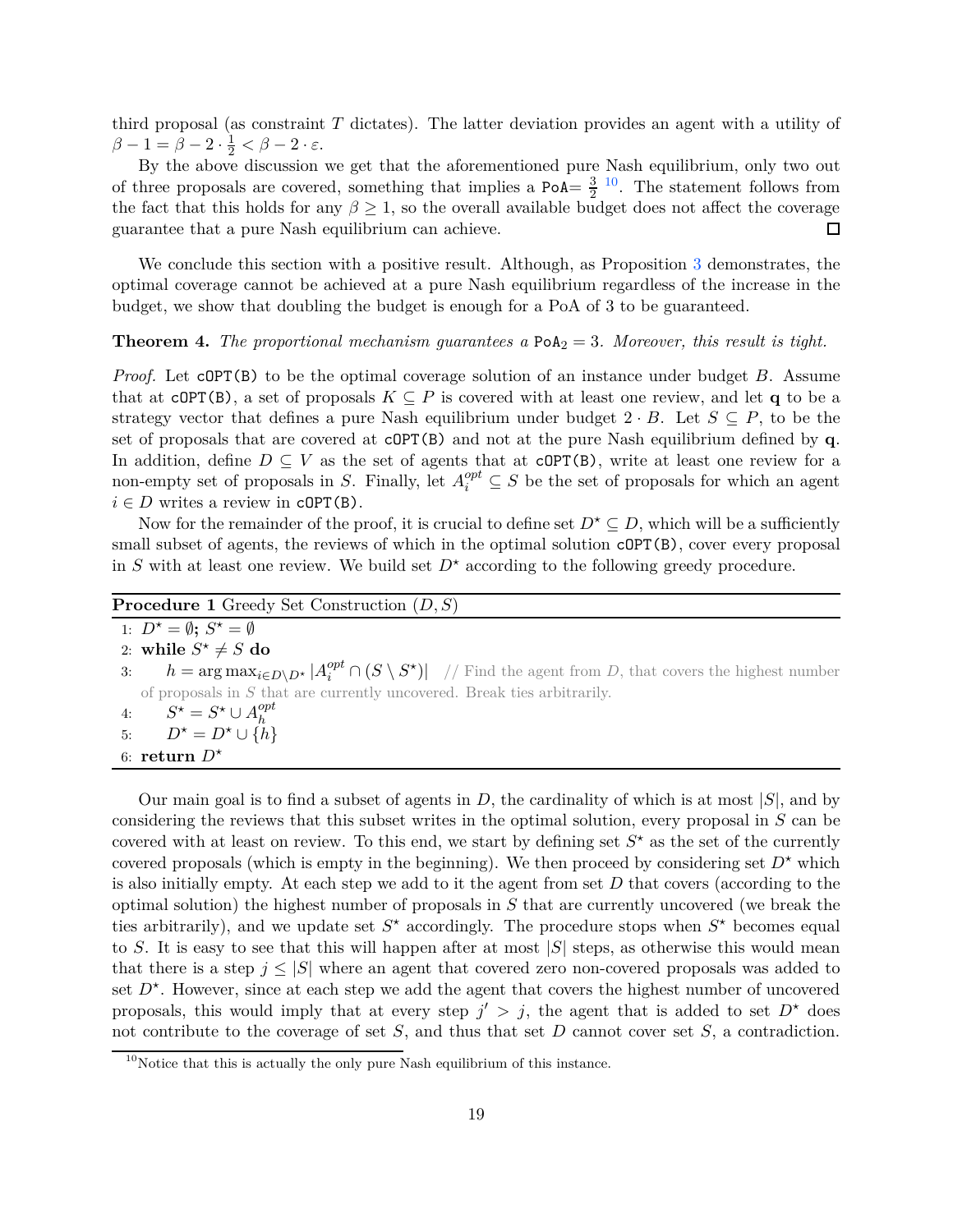Therefore, since at each step, an agent is added, and the procedure takes at most |*S*| steps, we get that  $|D^{\star}| \leq |S|$ .

We proceed by exploring some structural properties of the the pure Nash equilibrium **q**. Initially, notice that every agent  $i \in D^*$  writes at least one review at the pure Nash equilibrium **q**, as otherwise, by writing reviews for the proposals in  $A_i^{opt}$  $i$ <sup>opt</sup> she would end up with a utility of,

$$
u_i = \sum_{j \in A_i^{opt}} 2 \cdot \beta - \sum_{j \in A_i^{opt}} s_{ij} \ge \sum_{j \in A_i^{opt}} 2 \cdot \beta - \sum_{j \in A_i^{opt}} \beta > 0,
$$

where the first inequality holds due to the fact that for each  $j \in A_i^{opt}$  $e_i^{opt}$ , we have that  $s_{ij} \leq \beta$ , as otherwise cOPT(B) would not be budget feasible.

<span id="page-19-0"></span>From the previous argument, we get that every agent  $i \in D^*$  in the pure Nash equilibrium defined by **q**, writes at least one review for a subset of proposals in  $K \setminus S$ . For every  $i \in D^*$ , name this subset of proposals  $A_i^{pne}$  $i$ <sup>*pne</sup>*. Finally, let *n<sub>j</sub>* to be the number of reviews that a proposal  $j \in K \setminus S$ </sup> gathers at the pure Nash equilibrium. For every  $i \in D^*$ , the definition of the pure Nash equilibrium gives us the following:

$$
\sum_{j \in A_i^{pne}} \left( \frac{2 \cdot \beta}{n_j} - s_{ij} \right) \ge \sum_{j \in A_i^{opt}} \left( 2 \cdot \beta - s_{ij} \right). \tag{22}
$$

<span id="page-19-1"></span>At the same time, we have

$$
\sum_{j \in A_i^{pne}} s_{ij} > \sum_{j \in A_i^{opt}} s_{ij} - \min_{j \in A_i^{opt}} s_{ij},\tag{23}
$$

as otherwise, agent *i* would be able to write a review for every  $j \in A_i^{pne}$  $i^{pne}$ , plus a review for  $\operatorname{argmin}_{j \in A_i^{opt}} s_{ij}$ , without violating *T*. This however would improve utility, something that contradicts the pure Nash equilibrium assumption.

By combining equations  $(22)$  and  $(23)$ , we get

$$
\sum_{j \in A_i^{pne}} \frac{2 \cdot \beta}{n_j} - \min_{j \in A_i^{opt}} s_{ij} > \sum_{j \in A_i^{opt}} 2 \cdot \beta \Rightarrow \sum_{j \in A_i^{pne}} \frac{2 \cdot \beta}{n_j} > \sum_{j \in A_i^{opt}} 2 \cdot \beta - \min_{j \in A_i^{opt}} s_{ij}.
$$

Since this holds for every agent  $i \in D^*$ , we have

$$
\sum_{i \in D^{\star}} \sum_{j \in A_i^{pne}} \frac{2 \cdot \beta}{n_j} > \sum_{i \in D^{\star}} \sum_{j \in A_i^{opt}} 2 \cdot \beta - \sum_{i \in D^{\star}} \min_{j \in A_i^{opt}} s_{ij}.
$$

Now notice that,

$$
\sum_{i \in D^{\star}} \sum_{j \in A_i^{pne}} \frac{2 \cdot \beta}{n_j} \le \sum_{i \in V} \sum_{j \in A_i^{pne}} \frac{2 \cdot \beta}{n_j} = 2 \cdot \beta \cdot |K \setminus S|,
$$

where the first inequality holds because we sum over all agents in  $V \supseteq D^*$ , while the sum in the right hand side of the inequality also represents the sum of the payments that the agents derive for each proposal, which is equal to  $2 \cdot \beta$  (per proposal). Additionally,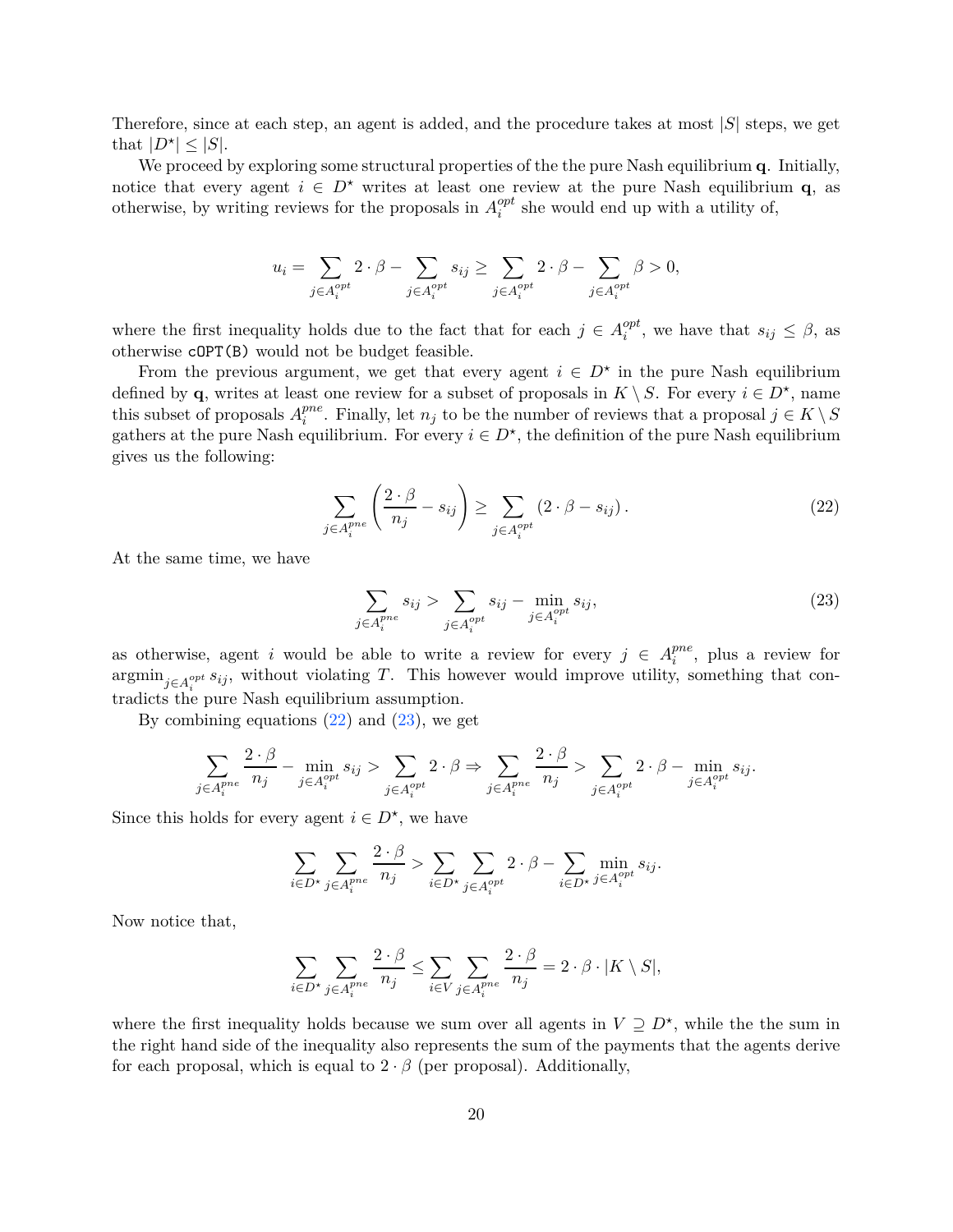$$
\sum_{i \in D^\star} \sum_{j \in A_i^{opt}} 2 \cdot \beta \ge 2 \cdot \beta \cdot |S|,
$$

as we know that the agents in  $D^*$ , cover every proposal in *S* with at least one review in  $\text{cOPT}(B)$ . Therefore, we derive that,

$$
2 \cdot \beta \cdot |K \setminus S| > 2 \cdot \beta \cdot |S| - \sum_{i \in D^{\star}} \min_{j \in A_i^{opt}} s_{ij} \Rightarrow \sum_{i \in D^{\star}} \min_{j \in A_i^{opt}} s_{ij} > 2 \cdot \beta \cdot (|S| - |K \setminus S|)
$$

$$
\Rightarrow \sum_{i \in D^{\star}} \min_{j \in A_i^{opt}} s_{ij} > 2 \cdot \beta \cdot (2 \cdot |S| - |K|).
$$

On the other hand, we have that

$$
\sum_{i \in D^{\star}} \min_{j \in A_i^{opt}} s_{ij} \le |D^{\star}| \cdot \max_{i \in D^{\star}} \min_{j \in A_i^{opt}} s_{ij}
$$
  

$$
\le |S| \cdot \max_{i \in D^{\star}} \min_{j \in A_i^{opt}} s_{ij}
$$
  

$$
\le |S| \cdot \beta.
$$

The statement follows from the fact that if

$$
2 \cdot \beta \cdot (2 \cdot |S| - |K|) > |S| \cdot \beta \iff |S| > \frac{2|K|}{3},
$$

then we have a contradiction.

Regarding tightness, consider the following example: there are  $3 \cdot k - 1$  agents and  $3 \cdot k - 1$ proposals, where  $k \geq 2$ . The total budget is  $3 \cdot k - 1$ , thus  $\beta = 1$  for each proposal, and finally *T* = 1. The agents are split in sets  $L_1$  and  $L_2$ , with cardinalities  $2 \cdot k - 1$  and *k* respectively, while the proposals are split in sets  $F_1$  and  $F_2$ , with cardinalities  $k$  and  $2 \cdot k - 1$  respectively. Every agent  $i \in L_1$  has  $s_{ij} = \varepsilon$  for  $j \in F_1$ , and  $s_{ij} = 1$  for  $j \in F_2$ . On the other hand, every agent  $i \in L_2$  has  $s_{ij} = 1$  for  $j \in F_1$ , and  $s_{ij} = 3$  for  $j \in F_2$ . Under this configuration, it is clear that the agents of  $L_2$ cannot write more than one reviews, as  $T = 1$ . Now it is easy to see that at  $\text{CDPT}(B)$  every agent in  $L_1$  writes one review for just one proposal in  $F_2$  so that every proposal in  $F_2$  has exactly one review, while every agent in  $L_2$  writes one review for just one proposal in  $F_1$  so that every proposal in  $F_1$ , once again has exactly one review. Therefore, every proposal is covered in the optimal solution.

Now consider the strategy vector **q** (under budget  $2 \cdot B$ ) that defines the following allocation: every agent in  $L_1$  writes one review for every proposal in  $F_1$ , while every agent in  $L_2$  does not write a review. Initially, notice that for the agents of *L*2. there is no profitable deviation as they cannot write a review for the proposals in  $F_2$ , and if they try to write a review for a proposal in  $F_1$ , their utility is  $\frac{2}{2k} - 1 < 0$ . As for the agents of  $L_1$ , their only meaningful deviation is to write one review for a proposal in  $F_2$ , but this provides them with a utility of  $2 - 1 < \frac{2 \cdot k}{2 \cdot k - 1} - k \cdot \varepsilon = u_i$ , where  $u_i$  is their current one. Thus, this is a pure Nash equilibrium under budget  $2 \cdot B^{-11}$  $2 \cdot B^{-11}$  $2 \cdot B^{-11}$ , that is also 1  $\frac{1}{3}$ -approximate to **cOPT(B)** <sup>[12](#page-20-1)</sup>.

 $11$ It is easy to confirm that this is also a pure Nash equilibrium under budget *B*.

<span id="page-20-1"></span><span id="page-20-0"></span> $12$ Notice that if we further increase the budget, this is no longer a pure Nash equilibrium.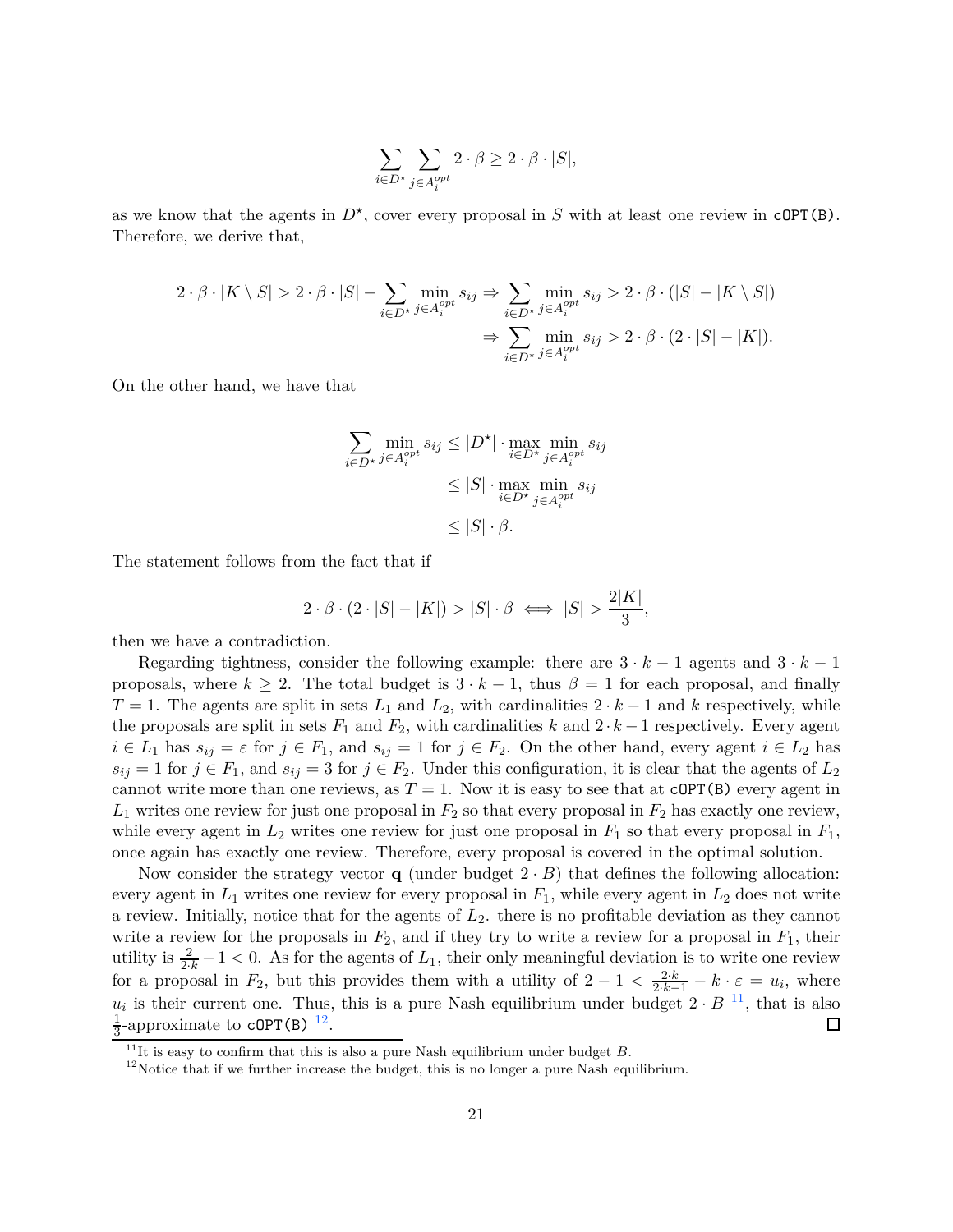### <span id="page-21-0"></span>**5 Performance with Real Data**

A commercially important application of the previous model is *Project Catalyst*, which was outlined in the introduction of this work (and additional information can be found [here\)](https://cardanocataly.st). Following our model, the community advisors (CA) who write reviews for the proposals take up the role of the reviewers. Each of them can write as many reviews as they like, for any community generated proposal they are prefer. These reviews are then reviewed again by the veteran community advisors (vCA) and are assigned a grade that can be either 'excellent', 'good' or 'filtered out', for reviews found to be below the minimum quality threshold. The CA's know the public guidelines that define the requirements of the different qualities and should, at the time of submission, have a good estimate of the grade that their review could get. According the terminology of our model, the parameter  $\alpha = 3$  is used to increase the rewards given to excellent reviews (i.e. a 'good' review contributes 1 to the quality and an excellent contributes 3). Following the reviewing phase, the voters can cast a 'Yes', 'No' or 'Abstain' vote for each proposal, with every vote having weight proportional to the users' stake in ADA, the currency used by Cardano. More details about the voting process (and it's cryptographic guarantees) can be found in [\[33](#page-24-8)].

We present the data from Fund7, the latest completed (as of May 2022) round of funding. The data set is publicly available [here.](https://docs.google.com/spreadsheets/d/1ZM3ytXkMB34iSo2LamNxpver-rs9fShnpeNEia-VdBo/edit?usp=sharing) From the total amount of \$8,000,000:

- \$6,400,000 were rewarded to funded proposals.
- \$320,000, spread across the 712 candidate proposals, were used to pay for CA reviews.
- \$80,000 were awarded to vCA's for reviewing the CA reviews.

There were 541 CA's who submitted at least one (possibly 'filtered out') review. In total, they produced:

- 357 'excellent' reviews.
- 4,832 'good' reviews.
- 3,971 'filtered Out' reviews (including many that were duplicates, algorithmically generated or empty).

On average, there were 5*.*5 reviews per proposal, with total quality 6*.*3.

### **6 Conclusion and Future Directions**

Our work leaves several intriguing open questions. In particular, it would be interesting to further explore both of the presented scenarios, and see whether our results can be extended when the set of the available strategies is richer. Although it might initially seem that this is the case, even answering the question of whether pure Nash equilibria exist in such cases seems challenging, as the potential function that we provide in Section [4](#page-16-0) no longer works, and a proper modification is not trivial. In addition, for the case of multiple proposals, a natural direction would be to examine if our mechanism can also achieve some guarantees with respect to the quality objective as well, and in general, whether these two objectives are compatible-can be achieved (at some degree) at the same time. Finally, it would be interesting to see whether our mechanism is the optimal one under this setting, or if it is possible to provide better guarantees by applying different payment schemes.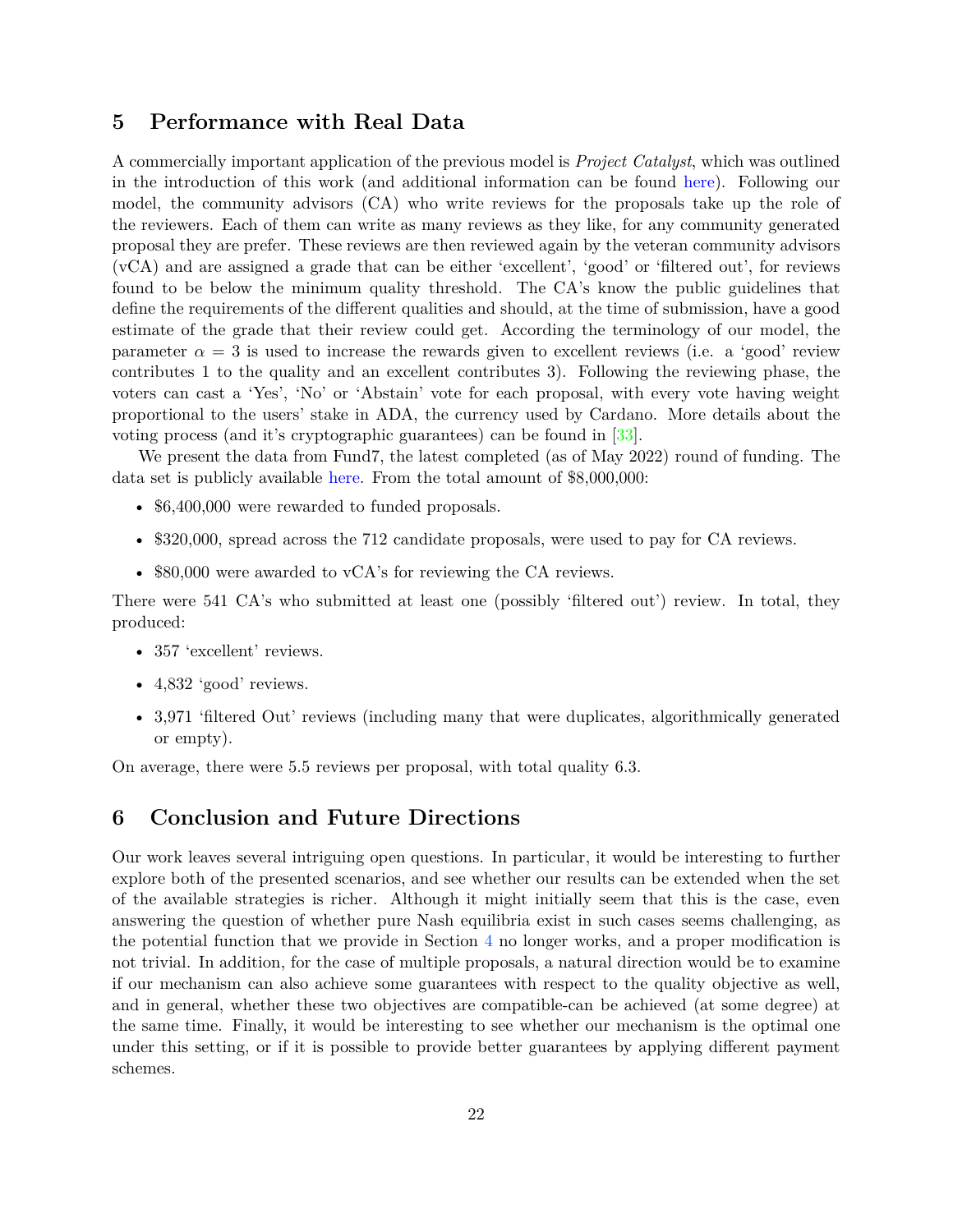# **References**

- <span id="page-22-4"></span>[1] G. Amanatidis, G. Birmpas, and E. Markakis. Coverage, matching, and beyond: New results on budgeted mechanism design. In Y. Cai and A. Vetta, editors, *Web and Internet Economics - 12th International Conference, WINE 2016, Montreal, Canada, December 11-14, 2016, Proceedings*, volume 10123 of *Lecture Notes in Computer Science*, pages 414–428. Springer, 2016.
- [2] G. Amanatidis, G. Birmpas, and E. Markakis. On budget-feasible mechanism design for symmetric submodular objectives. In N. R. Devanur and P. Lu, editors, *Web and Internet Economics - 13th International Conference, WINE 2017, Bangalore, India, December 17-20, 2017, Proceedings*, volume 10660 of *Lecture Notes in Computer Science*, pages 1–15. Springer, 2017.
- <span id="page-22-5"></span>[3] N. Anari, G. Goel, and A. Nikzad. Mechanism design for crowdsourcing: An optimal 1-1/e competitive budget-feasible mechanism for large markets. In *55th IEEE Annual Symposium on Foundations of Computer Science, FOCS 2014, Philadelphia, PA, USA, October 18-21, 2014*, pages 266–275. IEEE Computer Society, 2014.
- <span id="page-22-6"></span>[4] E. Anshelevich and J. Postl. Profit sharing with thresholds and non-monotone player utilities. *Theory Comput. Syst.*, 59(4):563–580, 2016.
- <span id="page-22-1"></span>[5] E. Anshelevich, A. Filos-Ratsikas, N. Shah, and A. A. Voudouris. Distortion in social choice problems: The first 15 years and beyond. In Z. Zhou, editor, *Proceedings of the Thirtieth International Joint Conference on Artificial Intelligence, IJCAI 2021, Virtual Event / Montreal, Canada, 19-27 August 2021*, pages 4294–4301. ijcai.org, 2021.
- <span id="page-22-3"></span>[6] N. Archak and A. Sundararajan. Optimal design of crowdsourcing contests. In J. F. N. Jr. and W. L. Currie, editors, *Proceedings of the International Conference on Information Systems, ICIS 2009, Phoenix, Arizona, USA, December 15-18, 2009*, page 200. Association for Information Systems, 2009.
- <span id="page-22-2"></span>[7] N. Arnosti and S. M. Weinberg. Bitcoin: A natural oligopoly. In A. Blum, editor, *10th Innovations in Theoretical Computer Science Conference, ITCS 2019, January 10-12, 2019, San Diego, California, USA*, volume 124 of *LIPIcs*, pages 5:1–5:1. Schloss Dagstuhl - Leibniz-Zentrum für Informatik, 2019.
- <span id="page-22-7"></span>[8] J. Augustine, N. Chen, E. Elkind, A. Fanelli, N. Gravin, and D. Shiryaev. Dynamics of profit-sharing games. *Internet Math.*, 11(1):1–22, 2015.
- <span id="page-22-8"></span>[9] Y. Bachrach, V. Syrgkanis, and M. Vojnovic. Incentives and efficiency in uncertain collaborative environments. In Y. Chen and N. Immorlica, editors, *Web and Internet Economics - 9th International Conference, WINE 2013, Cambridge, MA, USA, December 11-14, 2013, Proceedings*, volume 8289 of *Lecture Notes in Computer Science*, pages 26–39. Springer, 2013.
- <span id="page-22-0"></span>[10] G. Benade, S. Nath, A. D. Procaccia, and N. Shah. Preference elicitation for participatory budgeting. *Management Science*, 67(5):2813–2827, 2021.
- <span id="page-22-9"></span>[11] V. Bilò, L. Gourvès, and J. Monnot. Project games. In P. Heggernes, editor, *Algorithms and Complexity - 11th International Conference, CIAC 2019, Rome, Italy, May 27-29, 2019, Proceedings*, volume 11485 of *Lecture Notes in Computer Science*, pages 75–86. Springer, 2019.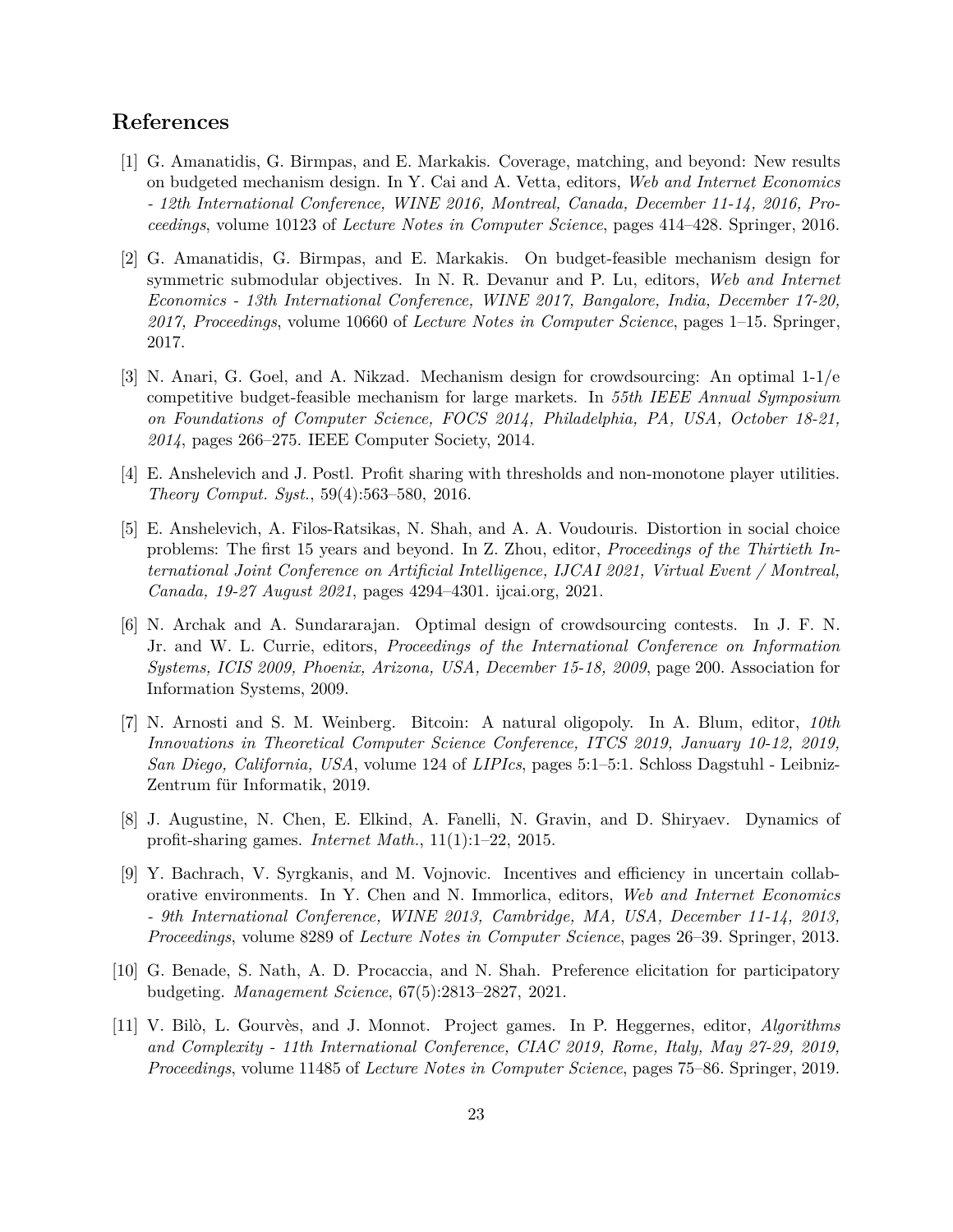- <span id="page-23-3"></span>[12] H. Chan, D. C. Parkes, and K. R. Lakhani. The price of anarchy of self-selection in tullock contests. In A. E. F. Seghrouchni, G. Sukthankar, B. An, and N. Yorke-Smith, editors, *Proceedings of the 19th International Conference on Autonomous Agents and Multiagent Systems, AAMAS '20, Auckland, New Zealand, May 9-13, 2020*, pages 1795–1797. International Foundation for Autonomous Agents and Multiagent Systems, 2020.
- <span id="page-23-0"></span>[13] S. Chawla, J. D. Hartline, and B. Sivan. Optimal crowdsourcing contests. *Games Econ. Behav.*, 113:80–96, 2019.
- <span id="page-23-1"></span>[14] D. DiPalantino and M. Vojnovic. Crowdsourcing and all-pay auctions. In J. Chuang, L. Fortnow, and P. Pu, editors, *Proceedings 10th ACM Conference on Electronic Commerce (EC-2009), Stanford, California, USA, July 6–10, 2009*, pages 119–128. ACM, 2009.
- <span id="page-23-5"></span>[15] E. Elkind, A. Ghosh, and P. W. Goldberg. Contest design with threshold objectives. In *Web and Internet Economics - 17th International Conference, WINE 2021, Potsdam, Germany, December 14-17, 2021, Proceedings*, volume 13112 of *Lecture Notes in Computer Science*, page 554. Springer, 2021.
- <span id="page-23-7"></span>[16] A. Gavious and Y. Minchuk. Revenue in contests with many participants. *Oper. Res. Lett.*, 42(2):119–122, 2014.
- <span id="page-23-6"></span>[17] A. Glazer and R. Hassin. Optimal contests. *Economic Inquiry*, 26(1):133–143, 1988.
- <span id="page-23-8"></span>[18] G. Goel, A. Nikzad, and A. Singla. Mechanism design for crowdsourcing markets with heterogeneous tasks. In J. P. Bigham and D. C. Parkes, editors, *Proceedings of the Seconf AAAI Conference on Human Computation and Crowdsourcing, HCOMP 2014, November 2-4, 2014, Pittsburgh, Pennsylvania, USA*. AAAI, 2014.
- <span id="page-23-11"></span>[19] S. Gollapudi, K. Kollias, D. Panigrahi, and V. Pliatsika. Profit sharing and efficiency in utility games. In K. Pruhs and C. Sohler, editors, *25th Annual European Symposium on Algorithms, ESA 2017, September 4-6, 2017, Vienna, Austria*, volume 87 of *LIPIcs*, pages 43:1–43:14. Schloss Dagstuhl - Leibniz-Zentrum für Informatik, 2017.
- <span id="page-23-9"></span>[20] N. Gravin, Y. Jin, P. Lu, and C. Zhang. Optimal budget-feasible mechanisms for additive valuations. In A. Karlin, N. Immorlica, and R. Johari, editors, *Proceedings of the 2019 ACM Conference on Economics and Computation, EC 2019, Phoenix, AZ, USA, June 24-28, 2019*, pages 887–900. ACM, 2019.
- <span id="page-23-12"></span>[21] E. Koutsoupias and C. H. Papadimitriou. Worst-case equilibria. *Comput. Sci. Rev.*, 3(2): 65–69, 2009.
- <span id="page-23-10"></span>[22] S. Leonardi, G. Monaco, P. Sankowski, and Q. Zhang. Budget feasible mechanisms on matroids. *Algorithmica*, 83(5):1222–1237, 2021.
- <span id="page-23-2"></span>[23] T. Luo, S. K. Das, H. P. Tan, and L. Xia. Incentive mechanism design for crowdsourcing: An all-pay auction approach. *ACM Transactions on Intelligent Systems and Technology (TIST)*, 7(3):1–26, 2016.
- <span id="page-23-4"></span>[24] B. Moldovanu and A. Sela. The optimal allocation of prizes in contests. *American Economic Review*, 91(3):542–558, 2001.